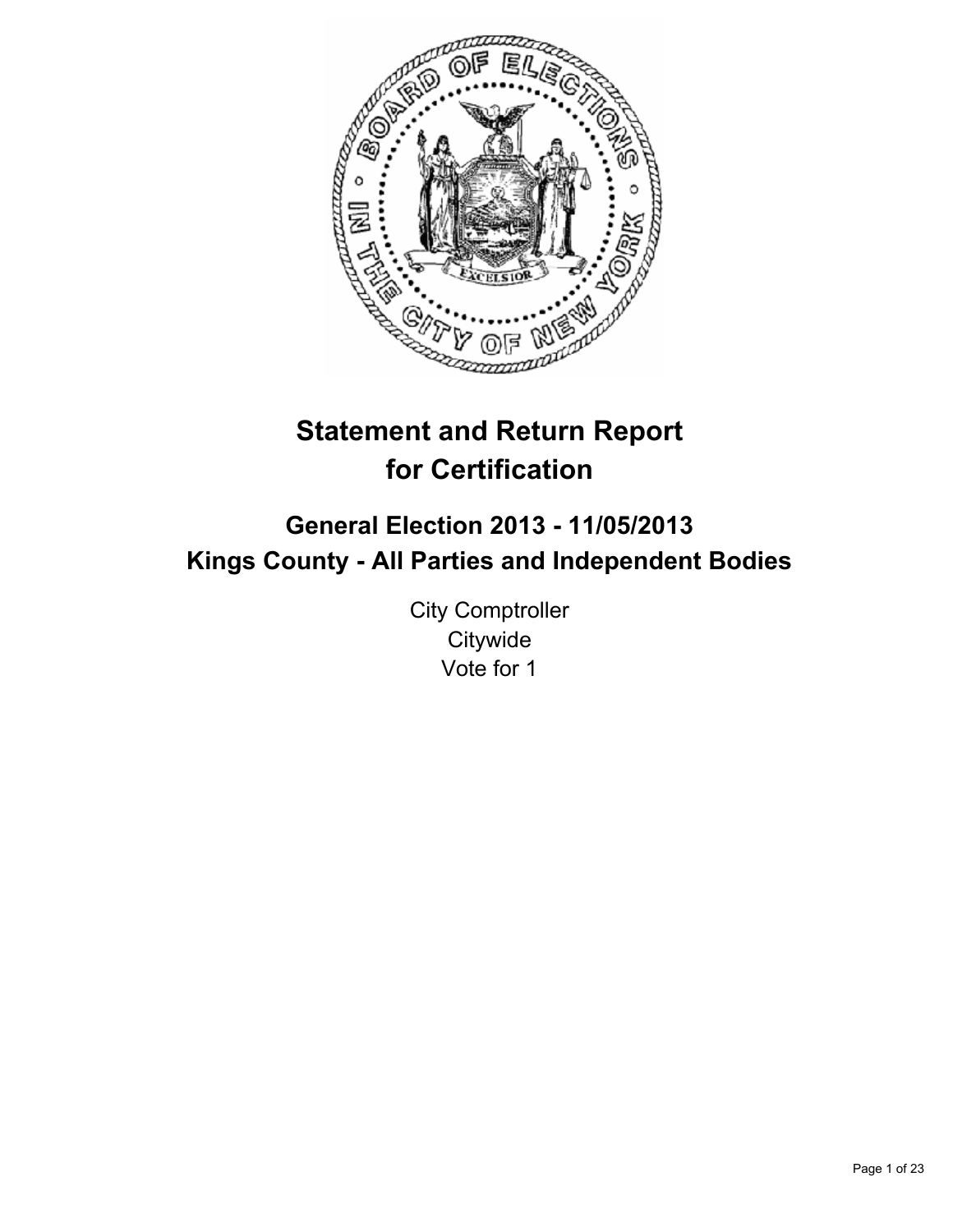

| <b>PUBLIC COUNTER</b>                                    | 18,152         |
|----------------------------------------------------------|----------------|
| <b>EMERGENCY</b>                                         | $\overline{7}$ |
| ABSENTEE/MILITARY                                        | 476            |
| <b>FEDERAL</b>                                           | 0              |
| SPECIAL PRESIDENTIAL                                     | $\Omega$       |
| <b>AFFIDAVIT</b>                                         | 199            |
| <b>Total Ballots</b>                                     | 18,834         |
| Less - Inapplicable Federal/Special Presidential Ballots | 0              |
| <b>Total Applicable Ballots</b>                          | 18,834         |
| SCOTT M. STRINGER (DEMOCRATIC)                           | 12,026         |
| JOHN L. BURNETT (REPUBLICAN)                             | 3,477          |
| JOHN L. BURNETT (CONSERVATIVE)                           | 788            |
| SCOTT M. STRINGER (WORKING FAMILIES)                     | 552            |
| JULIA WILLEBRAND (GREEN)                                 | 266            |
| HESHAM EL-MELIGY (LIBERTARIAN)                           | 63             |
| JOHN W. STUDER (SOCIALIST WORKER)                        | 36             |
| JOHN L. BURNETT (SCHOOL CHOICE)                          | 20             |
| RICHARD BOZULICH (WAR VETERANS)                          | 25             |
| DANIEL SQUADRON (WRITE-IN)                               | 1              |
| ELIOT SPITZER (WRITE-IN)                                 | 4              |
| ELIOTT SPITZER (WRITE-IN)                                | 1              |
| JDIN LIU (WRITE-IN)                                      | 1              |
| JOHN SMITH (WRITE-IN)                                    | 1              |
| PAUL DAWN (WRITE-IN)                                     | 1              |
| PETER WONG (WRITE-IN)                                    | 1              |
| UNATTRIBUTABLE WRITE-IN (WRITE-IN)                       | 5              |
| <b>Total Votes</b>                                       | 17,268         |
| Unrecorded                                               | 1,566          |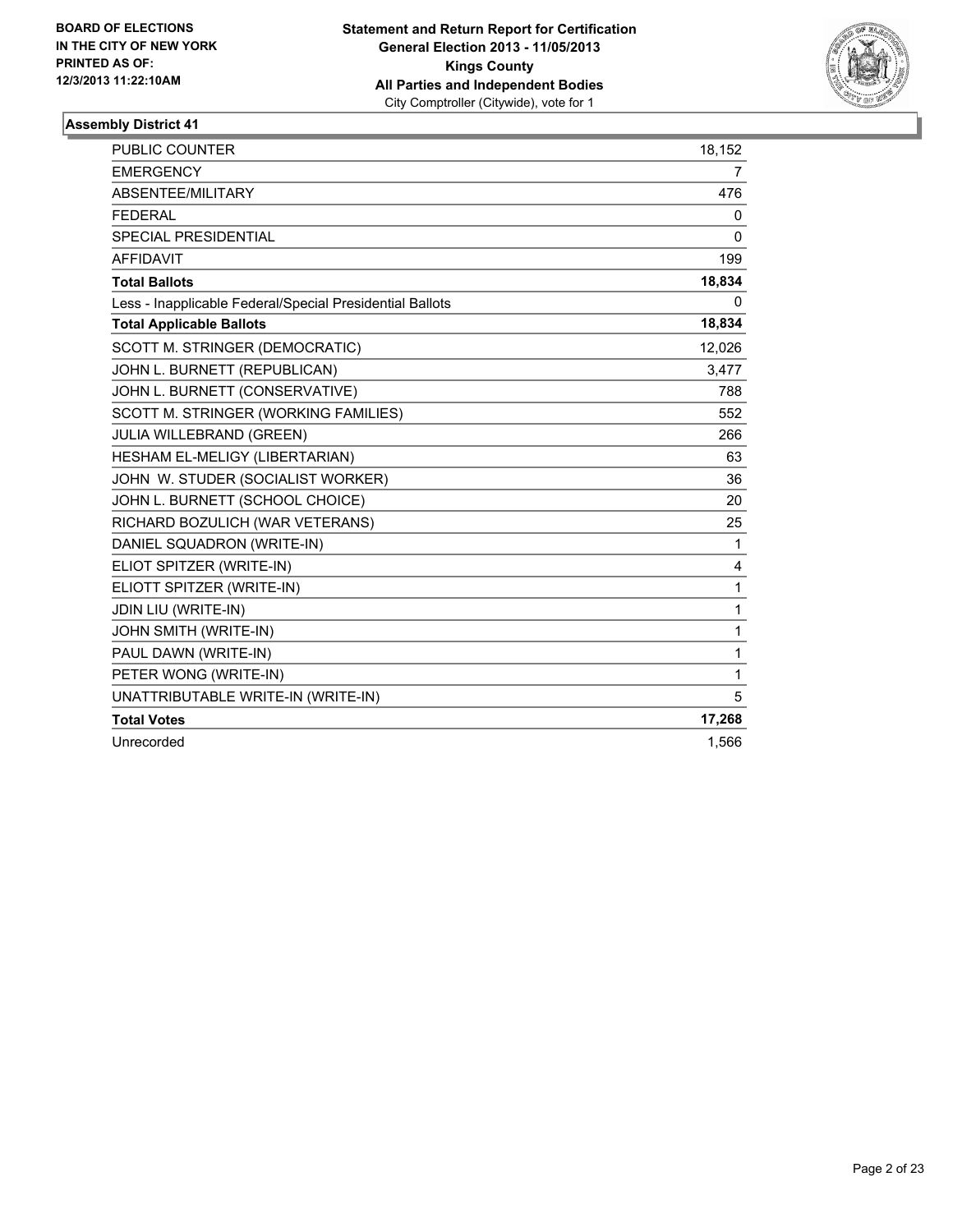

| PUBLIC COUNTER                                           | 17,221 |
|----------------------------------------------------------|--------|
| <b>EMERGENCY</b>                                         | 2      |
| <b>ABSENTEE/MILITARY</b>                                 | 314    |
| <b>FFDFRAI</b>                                           | 0      |
| <b>SPECIAL PRESIDENTIAL</b>                              | 0      |
| <b>AFFIDAVIT</b>                                         | 292    |
| <b>Total Ballots</b>                                     | 17,829 |
| Less - Inapplicable Federal/Special Presidential Ballots | 0      |
| <b>Total Applicable Ballots</b>                          | 17,829 |
| SCOTT M. STRINGER (DEMOCRATIC)                           | 14,247 |
| JOHN L. BURNETT (REPUBLICAN)                             | 1,020  |
| JOHN L. BURNETT (CONSERVATIVE)                           | 241    |
| SCOTT M. STRINGER (WORKING FAMILIES)                     | 858    |
| <b>JULIA WILLEBRAND (GREEN)</b>                          | 225    |
| HESHAM EL-MELIGY (LIBERTARIAN)                           | 45     |
| JOHN W. STUDER (SOCIALIST WORKER)                        | 21     |
| JOHN L. BURNETT (SCHOOL CHOICE)                          | 8      |
| RICHARD BOZULICH (WAR VETERANS)                          | 10     |
| DANIEL ESCUADRON (WRITE-IN)                              | 1      |
| ERIC L ADAMS (WRITE-IN)                                  | 1      |
| MIDORI VALDIVIA (WRITE-IN)                               | 1      |
| RIKKI KOHEN (WRITE-IN)                                   | 1      |
| UNATTRIBUTABLE WRITE-IN (WRITE-IN)                       | 4      |
| <b>Total Votes</b>                                       | 16,683 |
| Unrecorded                                               | 1,146  |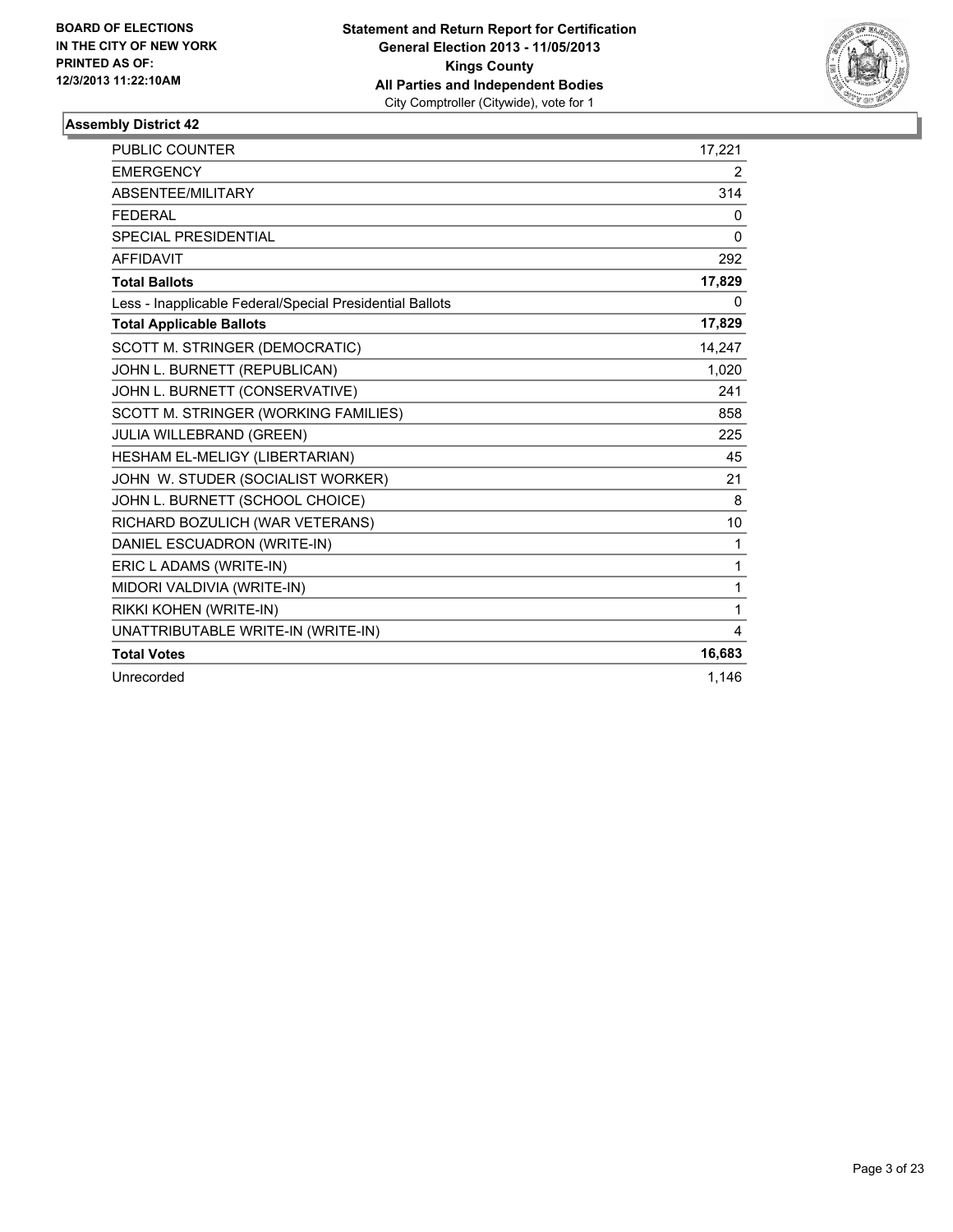

| <b>PUBLIC COUNTER</b>                                    | 19,018       |
|----------------------------------------------------------|--------------|
| <b>EMERGENCY</b>                                         | 0            |
| ABSENTEE/MILITARY                                        | 394          |
| <b>FEDERAL</b>                                           | 0            |
| <b>SPECIAL PRESIDENTIAL</b>                              | $\mathbf{0}$ |
| <b>AFFIDAVIT</b>                                         | 244          |
| <b>Total Ballots</b>                                     | 19,656       |
| Less - Inapplicable Federal/Special Presidential Ballots | 0            |
| <b>Total Applicable Ballots</b>                          | 19,656       |
| SCOTT M. STRINGER (DEMOCRATIC)                           | 16,521       |
| JOHN L. BURNETT (REPUBLICAN)                             | 650          |
| JOHN L. BURNETT (CONSERVATIVE)                           | 220          |
| SCOTT M. STRINGER (WORKING FAMILIES)                     | 882          |
| JULIA WILLEBRAND (GREEN)                                 | 238          |
| HESHAM EL-MELIGY (LIBERTARIAN)                           | 29           |
| JOHN W. STUDER (SOCIALIST WORKER)                        | 41           |
| JOHN L. BURNETT (SCHOOL CHOICE)                          | 8            |
| RICHARD BOZULICH (WAR VETERANS)                          | 4            |
| ANDREW BERMAN (WRITE-IN)                                 | $\mathbf{1}$ |
| CHAD HAMITON (WRITE-IN)                                  | $\mathbf{1}$ |
| ELIOT SPITZER (WRITE-IN)                                 | $\mathbf{1}$ |
| <b>GERTH ALGER (WRITE-IN)</b>                            | 1            |
| RAMAMEY GRAHAM (WRITE-IN)                                | $\mathbf{1}$ |
| UNATTRIBUTABLE WRITE-IN (WRITE-IN)                       | 3            |
| <b>Total Votes</b>                                       | 18,601       |
| Unrecorded                                               | 1,055        |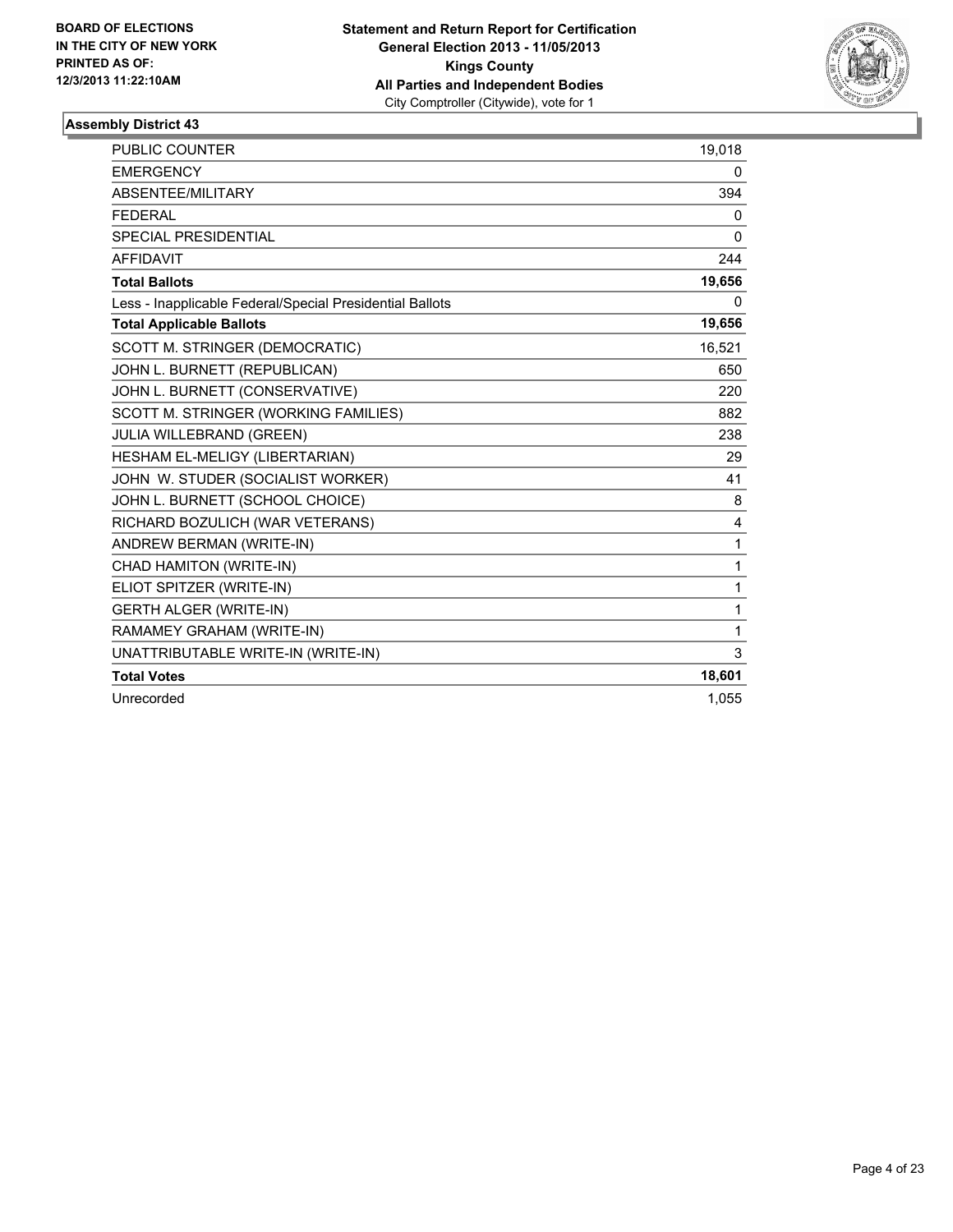

| <b>PUBLIC COUNTER</b>                                    | 21,572       |
|----------------------------------------------------------|--------------|
| <b>EMERGENCY</b>                                         | 0            |
| ABSENTEE/MILITARY                                        | 376          |
| <b>FEDERAL</b>                                           | 0            |
| <b>SPECIAL PRESIDENTIAL</b>                              | 0            |
| <b>AFFIDAVIT</b>                                         | 270          |
| <b>Total Ballots</b>                                     | 22,218       |
| Less - Inapplicable Federal/Special Presidential Ballots | 0            |
| <b>Total Applicable Ballots</b>                          | 22,218       |
| SCOTT M. STRINGER (DEMOCRATIC)                           | 13,777       |
| JOHN L. BURNETT (REPUBLICAN)                             | 2,421        |
| JOHN L. BURNETT (CONSERVATIVE)                           | 611          |
| SCOTT M. STRINGER (WORKING FAMILIES)                     | 2,773        |
| JULIA WILLEBRAND (GREEN)                                 | 617          |
| HESHAM EL-MELIGY (LIBERTARIAN)                           | 456          |
| JOHN W. STUDER (SOCIALIST WORKER)                        | 61           |
| JOHN L. BURNETT (SCHOOL CHOICE)                          | 32           |
| RICHARD BOZULICH (WAR VETERANS)                          | 23           |
| ALTER LIEBER (WRITE-IN)                                  | $\mathbf{1}$ |
| ELIOT SPITZER (WRITE-IN)                                 | 2            |
| EMILY BRADFORD (WRITE-IN)                                | $\mathbf{1}$ |
| JOHM LIU (WRITE-IN)                                      | $\mathbf{1}$ |
| JOHN L BURHET (WRITE-IN)                                 | 1            |
| MERYL GLICKSON (WRITE-IN)                                | $\mathbf{1}$ |
| MS ROSENBERG (WRITE-IN)                                  | $\mathbf{1}$ |
| ROSE ACKMAN (WRITE-IN)                                   | $\mathbf{1}$ |
| TOMAS HUNT (WRITE-IN)                                    | 1            |
| UNATTRIBUTABLE WRITE-IN (WRITE-IN)                       | 8            |
| YOSEF HAYON (WRITE-IN)                                   | 1            |
| <b>Total Votes</b>                                       | 20,790       |
| Unrecorded                                               | 1,428        |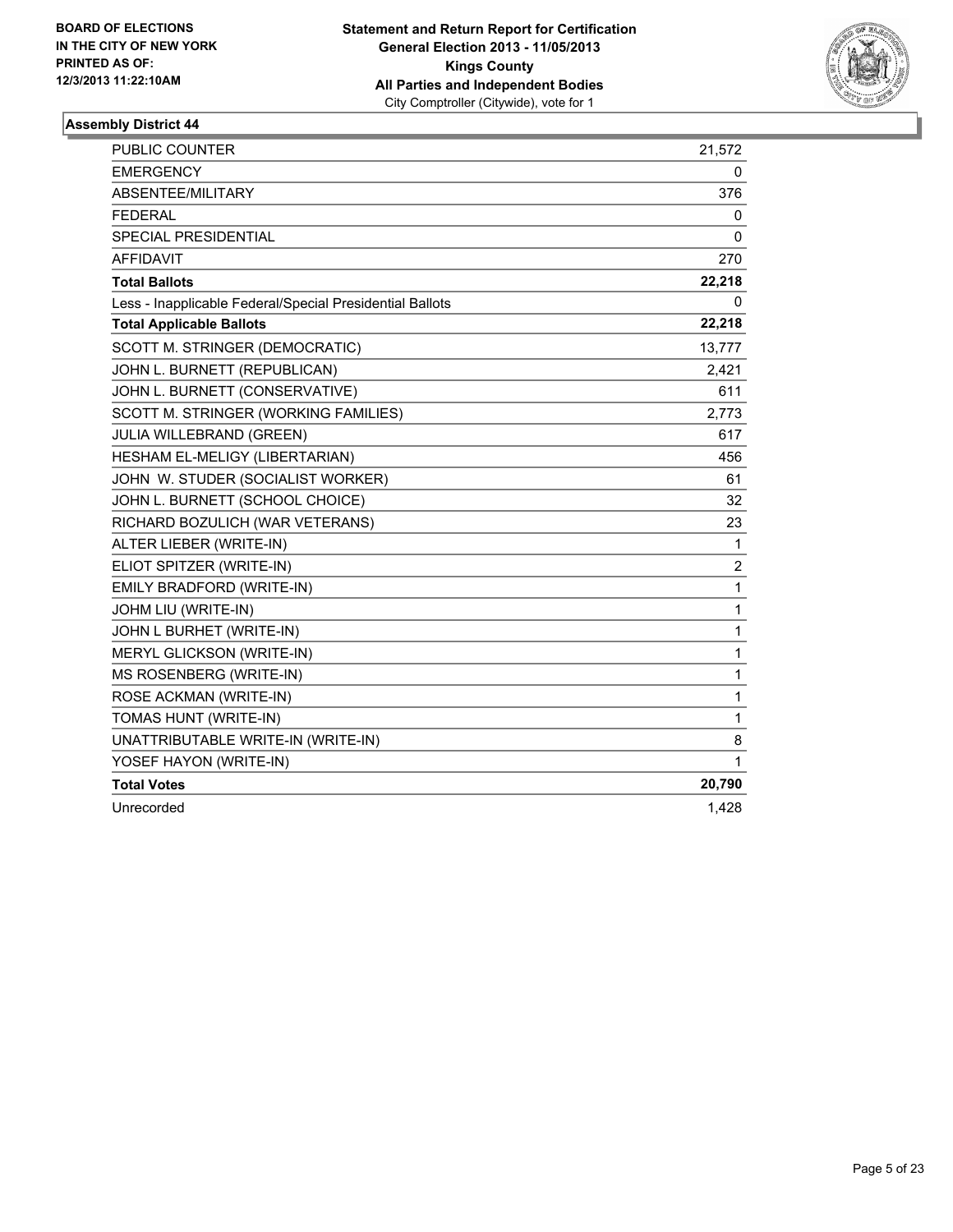

| PUBLIC COUNTER                                           | 12,591       |
|----------------------------------------------------------|--------------|
| <b>EMERGENCY</b>                                         | 1            |
| ABSENTEE/MILITARY                                        | 458          |
| <b>FEDERAL</b>                                           | 0            |
| <b>SPECIAL PRESIDENTIAL</b>                              | $\Omega$     |
| <b>AFFIDAVIT</b>                                         | 161          |
| <b>Total Ballots</b>                                     | 13,211       |
| Less - Inapplicable Federal/Special Presidential Ballots | 0            |
| <b>Total Applicable Ballots</b>                          | 13,211       |
| SCOTT M. STRINGER (DEMOCRATIC)                           | 5,969        |
| JOHN L. BURNETT (REPUBLICAN)                             | 3,767        |
| JOHN L. BURNETT (CONSERVATIVE)                           | 660          |
| SCOTT M. STRINGER (WORKING FAMILIES)                     | 473          |
| JULIA WILLEBRAND (GREEN)                                 | 228          |
| HESHAM EL-MELIGY (LIBERTARIAN)                           | 65           |
| JOHN W. STUDER (SOCIALIST WORKER)                        | 30           |
| JOHN L. BURNETT (SCHOOL CHOICE)                          | 20           |
| RICHARD BOZULICH (WAR VETERANS)                          | 34           |
| ANDREW CUOMO (WRITE-IN)                                  | $\mathbf{1}$ |
| CARA B ALPERIA (WRITE-IN)                                | $\mathbf{1}$ |
| ELIOT SPITZER (WRITE-IN)                                 | $\mathbf{1}$ |
| NOACH DEAR (WRITE-IN)                                    | $\mathbf{1}$ |
| UNATTRIBUTABLE WRITE-IN (WRITE-IN)                       | 4            |
| YOSEF SENEROVITZ (WRITE-IN)                              | 1            |
| <b>Total Votes</b>                                       | 11,255       |
| Unrecorded                                               | 1,956        |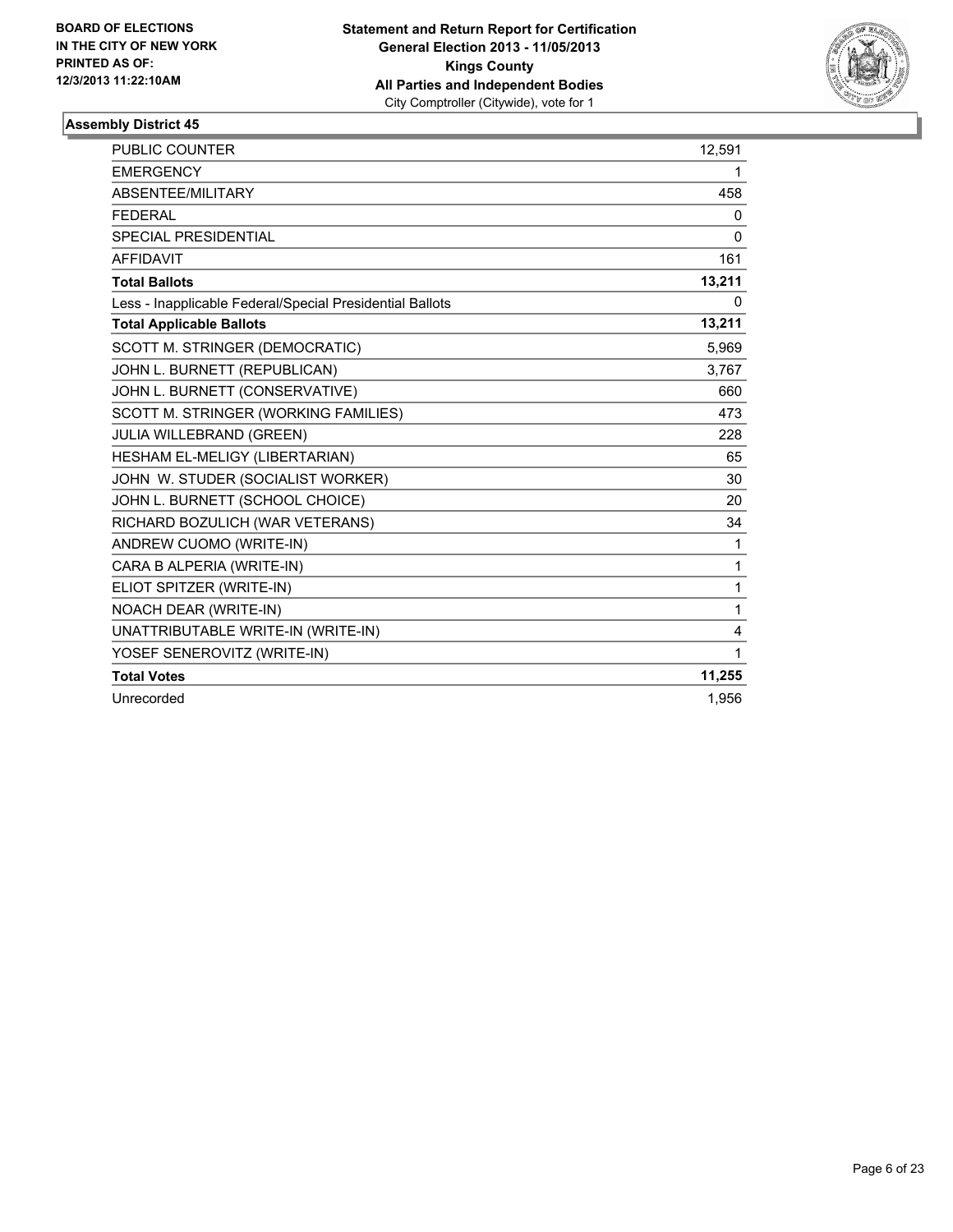

| <b>PUBLIC COUNTER</b>                                    | 17,456 |
|----------------------------------------------------------|--------|
| <b>EMERGENCY</b>                                         | 14     |
| ABSENTEE/MILITARY                                        | 658    |
| <b>FEDERAL</b>                                           | 0      |
| SPECIAL PRESIDENTIAL                                     | 0      |
| <b>AFFIDAVIT</b>                                         | 185    |
| <b>Total Ballots</b>                                     | 18,313 |
| Less - Inapplicable Federal/Special Presidential Ballots | 0      |
| <b>Total Applicable Ballots</b>                          | 18,313 |
| SCOTT M. STRINGER (DEMOCRATIC)                           | 9,327  |
| JOHN L. BURNETT (REPUBLICAN)                             | 4,651  |
| JOHN L. BURNETT (CONSERVATIVE)                           | 991    |
| SCOTT M. STRINGER (WORKING FAMILIES)                     | 654    |
| <b>JULIA WILLEBRAND (GREEN)</b>                          | 341    |
| HESHAM EL-MELIGY (LIBERTARIAN)                           | 118    |
| JOHN W. STUDER (SOCIALIST WORKER)                        | 36     |
| JOHN L. BURNETT (SCHOOL CHOICE)                          | 16     |
| RICHARD BOZULICH (WAR VETERANS)                          | 27     |
| DOMINIC RECCHIA (WRITE-IN)                               | 1      |
| ELIOT SPITZER (WRITE-IN)                                 | 1      |
| UNATTRIBUTABLE WRITE-IN (WRITE-IN)                       | 3      |
| <b>Total Votes</b>                                       | 16,166 |
| Unrecorded                                               | 2,147  |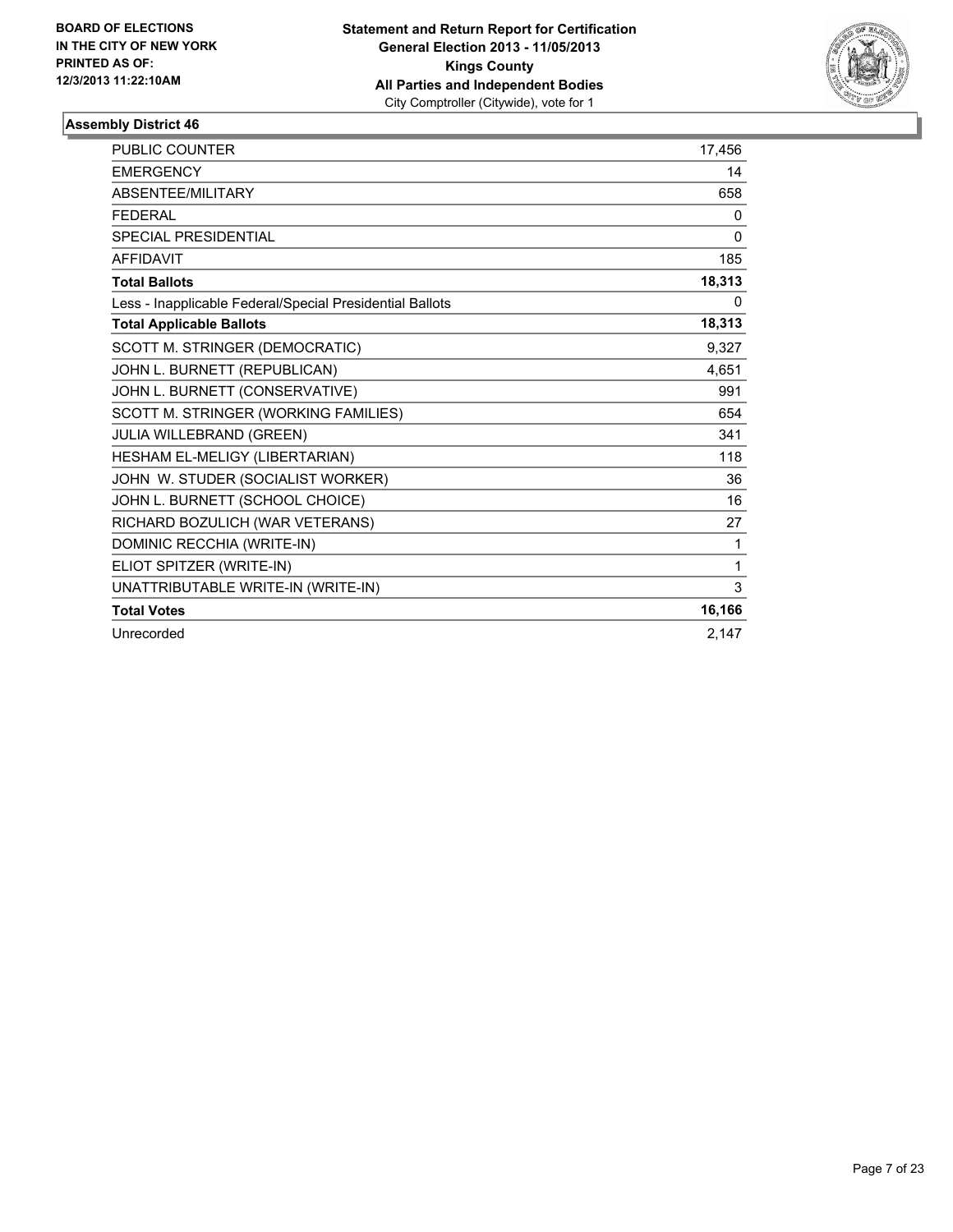

| PUBLIC COUNTER                                           | 9,699          |
|----------------------------------------------------------|----------------|
| <b>EMERGENCY</b>                                         | 0              |
| <b>ABSENTEE/MILITARY</b>                                 | 374            |
| <b>FFDFRAI</b>                                           | 0              |
| <b>SPECIAL PRESIDENTIAL</b>                              | 0              |
| <b>AFFIDAVIT</b>                                         | 100            |
| <b>Total Ballots</b>                                     | 10,173         |
| Less - Inapplicable Federal/Special Presidential Ballots | 0              |
| <b>Total Applicable Ballots</b>                          | 10,173         |
| SCOTT M. STRINGER (DEMOCRATIC)                           | 5,402          |
| JOHN L. BURNETT (REPUBLICAN)                             | 2.497          |
| JOHN L. BURNETT (CONSERVATIVE)                           | 463            |
| SCOTT M. STRINGER (WORKING FAMILIES)                     | 345            |
| <b>JULIA WILLEBRAND (GREEN)</b>                          | 213            |
| HESHAM EL-MELIGY (LIBERTARIAN)                           | 83             |
| JOHN W. STUDER (SOCIALIST WORKER)                        | 30             |
| JOHN L. BURNETT (SCHOOL CHOICE)                          | 20             |
| RICHARD BOZULICH (WAR VETERANS)                          | 27             |
| DAN BONANNO (WRITE-IN)                                   | 2              |
| PAUL POLIZZI (WRITE-IN)                                  | 1              |
| SCOTT M. SORINGAL (WRITE-IN)                             | 1              |
| UNATTRIBUTABLE WRITE-IN (WRITE-IN)                       | $\overline{2}$ |
| <b>WERMIN SUPIEME (WRITE-IN)</b>                         | 1              |
| <b>Total Votes</b>                                       | 9,087          |
| Unrecorded                                               | 1.086          |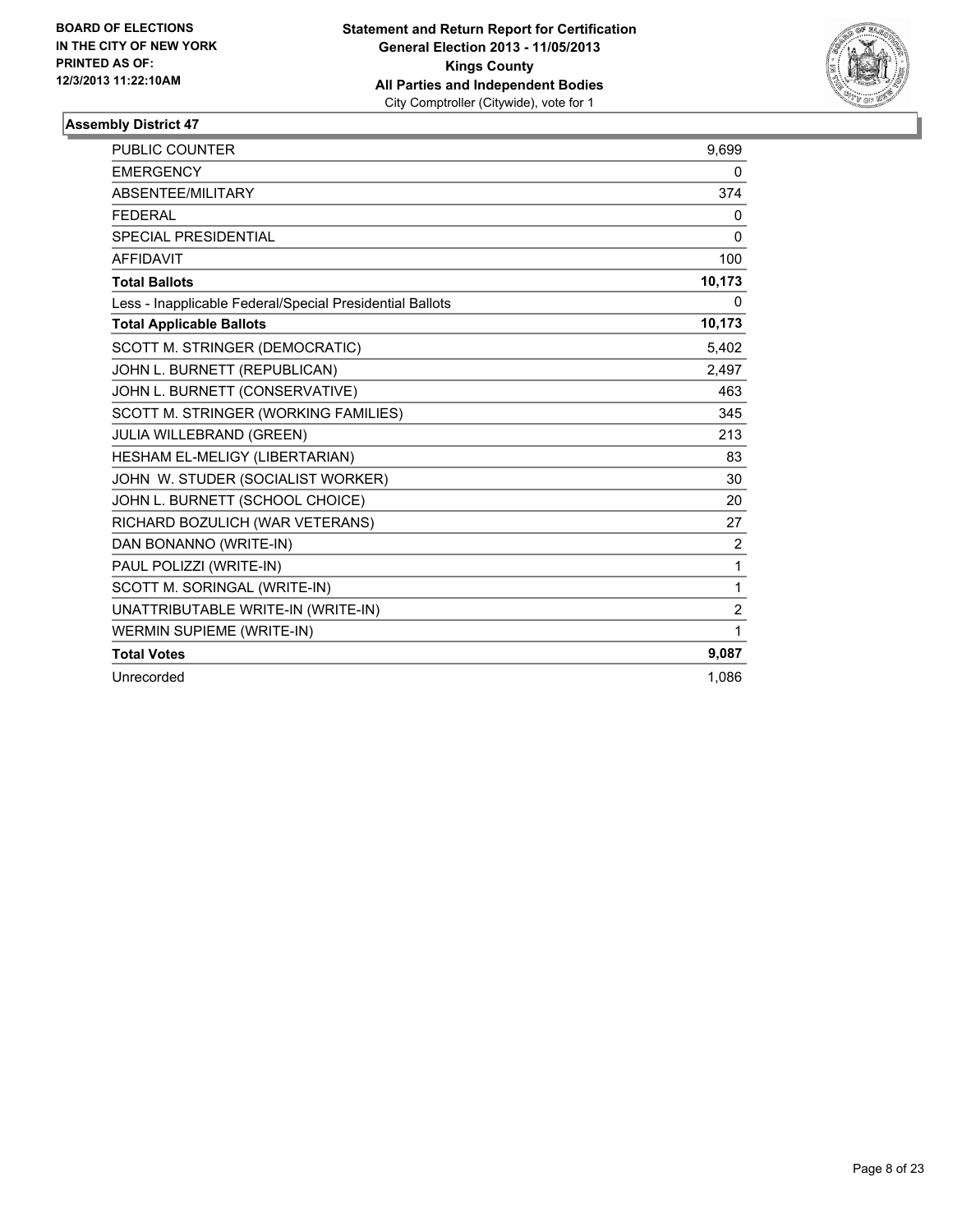

| <b>PUBLIC COUNTER</b>                                    | 15,584         |
|----------------------------------------------------------|----------------|
| <b>EMERGENCY</b>                                         | 0              |
| ABSENTEE/MILITARY                                        | 283            |
| <b>FEDERAL</b>                                           | 0              |
| SPECIAL PRESIDENTIAL                                     | 0              |
| <b>AFFIDAVIT</b>                                         | 197            |
| <b>Total Ballots</b>                                     | 16,064         |
| Less - Inapplicable Federal/Special Presidential Ballots | 0              |
| <b>Total Applicable Ballots</b>                          | 16,064         |
| SCOTT M. STRINGER (DEMOCRATIC)                           | 8,331          |
| JOHN L. BURNETT (REPUBLICAN)                             | 3,450          |
| JOHN L. BURNETT (CONSERVATIVE)                           | 993            |
| SCOTT M. STRINGER (WORKING FAMILIES)                     | 483            |
| <b>JULIA WILLEBRAND (GREEN)</b>                          | 133            |
| HESHAM EL-MELIGY (LIBERTARIAN)                           | 78             |
| JOHN W. STUDER (SOCIALIST WORKER)                        | 27             |
| JOHN L. BURNETT (SCHOOL CHOICE)                          | 30             |
| RICHARD BOZULICH (WAR VETERANS)                          | 22             |
| AURAHAM ZEIDMAN (WRITE-IN)                               | 1              |
| DAVID G GREENFIELD (WRITE-IN)                            | $\overline{2}$ |
| ELIOT SPITZER (WRITE-IN)                                 | $\overline{2}$ |
| HILLEL ELY (WRITE-IN)                                    | 1              |
| MOSHE MORIWITZ (WRITE-IN)                                | 1              |
| PHILIP WACHS (WRITE-IN)                                  | 1              |
| RABBI IVERSKY (WRITE-IN)                                 | 1              |
| TOGAH VALUES (WRITE-IN)                                  | 1              |
| UNATTRIBUTABLE WRITE-IN (WRITE-IN)                       | 9              |
| YADIRA HADETT (WRITE-IN)                                 | 1              |
| <b>Total Votes</b>                                       | 13,567         |
| Unrecorded                                               | 2,497          |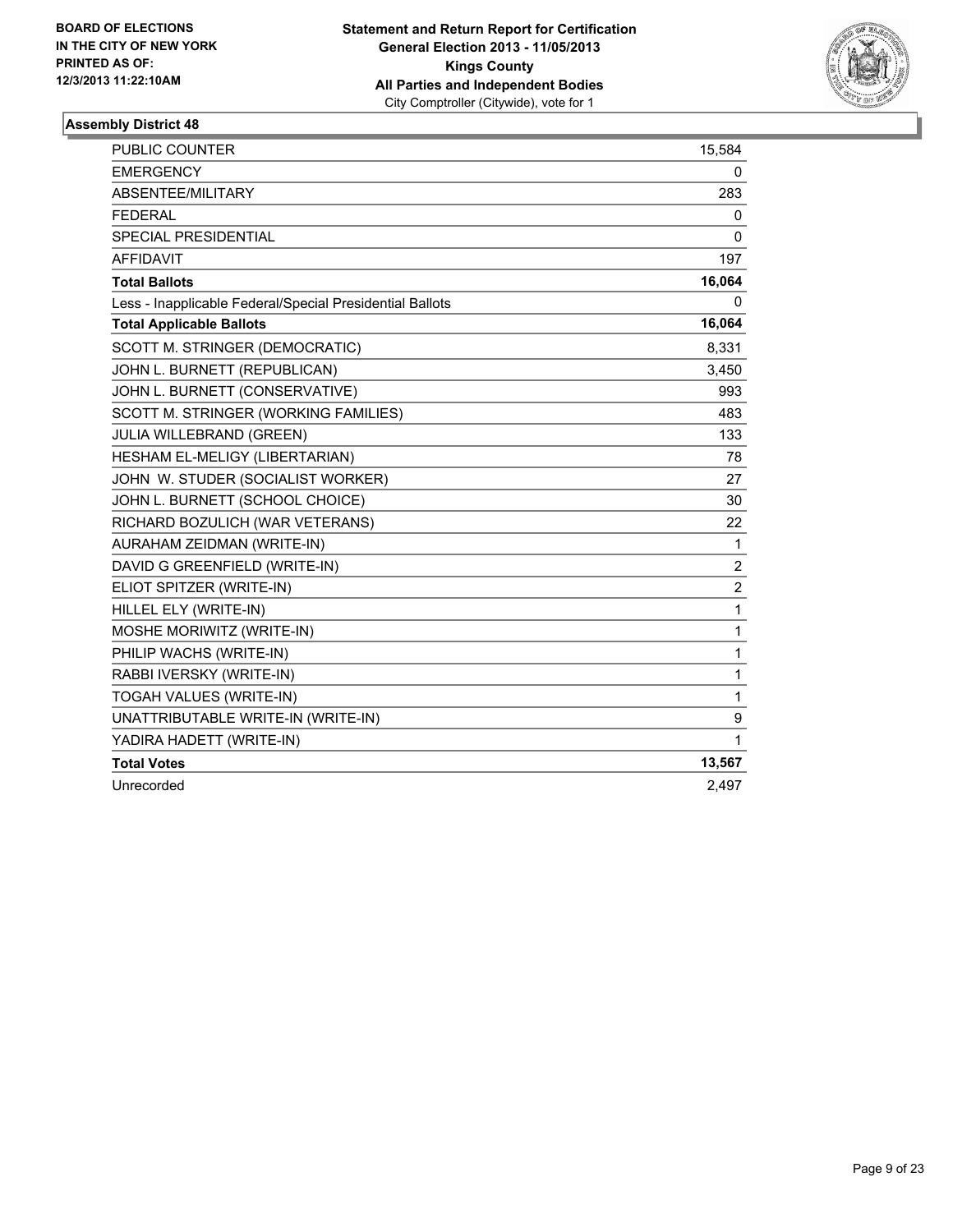

| <b>PUBLIC COUNTER</b>                                    | 7,584        |
|----------------------------------------------------------|--------------|
| <b>EMERGENCY</b>                                         | 70           |
| ABSENTEE/MILITARY                                        | 209          |
| <b>FFDFRAI</b>                                           | 0            |
| <b>SPECIAL PRESIDENTIAL</b>                              | $\mathbf{0}$ |
| <b>AFFIDAVIT</b>                                         | 74           |
| <b>Total Ballots</b>                                     | 7,937        |
| Less - Inapplicable Federal/Special Presidential Ballots | 0            |
| <b>Total Applicable Ballots</b>                          | 7,937        |
| SCOTT M. STRINGER (DEMOCRATIC)                           | 4,274        |
| JOHN L. BURNETT (REPUBLICAN)                             | 1,805        |
| JOHN L. BURNETT (CONSERVATIVE)                           | 460          |
| SCOTT M. STRINGER (WORKING FAMILIES)                     | 282          |
| <b>JULIA WILLEBRAND (GREEN)</b>                          | 148          |
| HESHAM EL-MELIGY (LIBERTARIAN)                           | 61           |
| JOHN W. STUDER (SOCIALIST WORKER)                        | 23           |
| JOHN L. BURNETT (SCHOOL CHOICE)                          | 10           |
| RICHARD BOZULICH (WAR VETERANS)                          | 10           |
| <b>BRIAN HALIN (WRITE-IN)</b>                            | 1            |
| CAL BOGUN (WRITE-IN)                                     | 1            |
| JEFF SMITH (WRITE-IN)                                    | 1            |
| JIMMY MCMILLAN (WRITE-IN)                                | 1            |
| SIFER ASEPH (WRITE-IN)                                   | 1            |
| <b>Total Votes</b>                                       | 7,078        |
| Unrecorded                                               | 859          |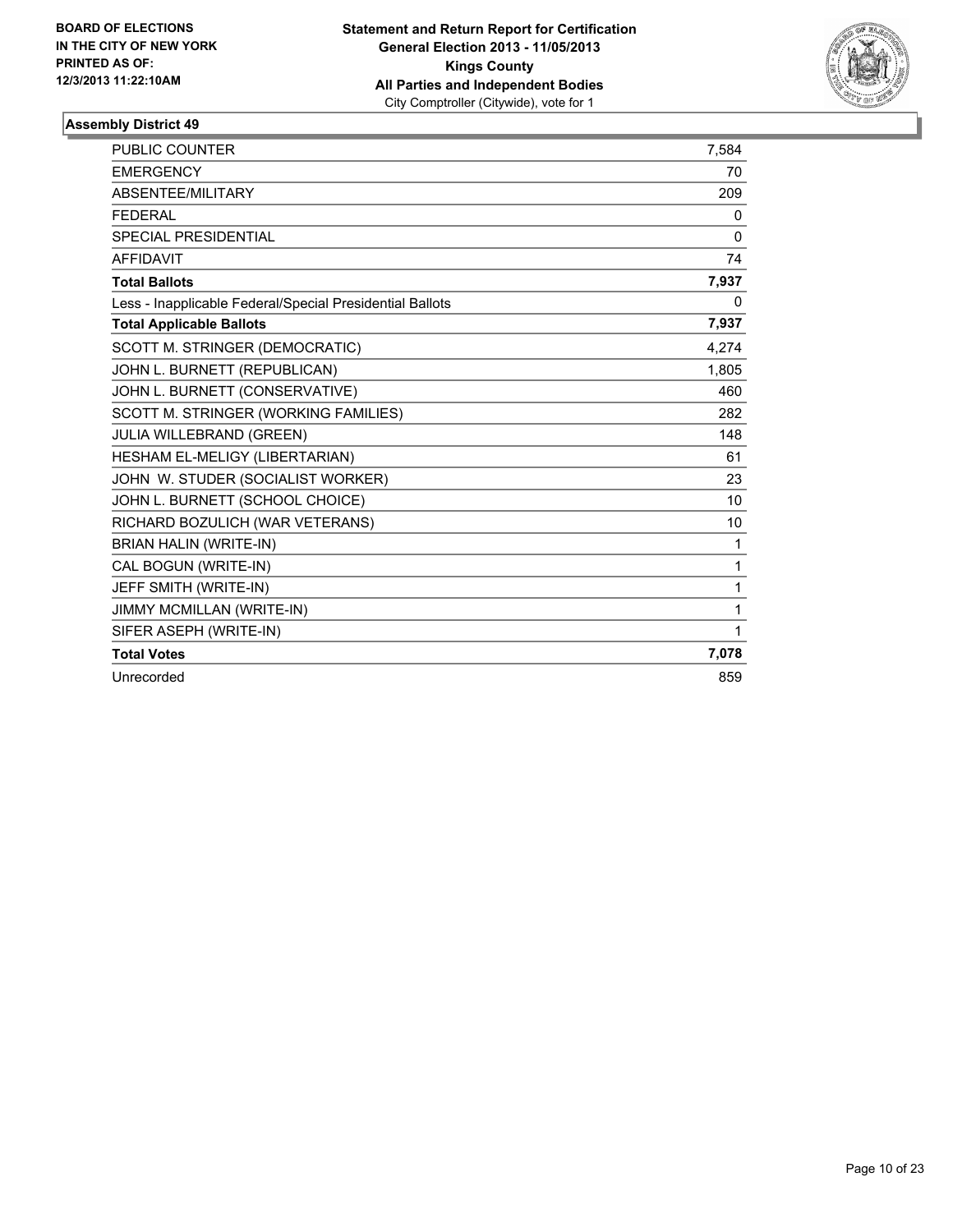

| PUBLIC COUNTER                                           | 15,157       |
|----------------------------------------------------------|--------------|
| <b>EMERGENCY</b>                                         | 3            |
| <b>ABSENTEE/MILITARY</b>                                 | 179          |
| <b>FFDFRAI</b>                                           | 0            |
| <b>SPECIAL PRESIDENTIAL</b>                              | $\mathbf{0}$ |
| <b>AFFIDAVIT</b>                                         | 241          |
| <b>Total Ballots</b>                                     | 15,580       |
| Less - Inapplicable Federal/Special Presidential Ballots | 0            |
| <b>Total Applicable Ballots</b>                          | 15,580       |
| SCOTT M. STRINGER (DEMOCRATIC)                           | 10,675       |
| JOHN L. BURNETT (REPUBLICAN)                             | 1,070        |
| JOHN L. BURNETT (CONSERVATIVE)                           | 218          |
| SCOTT M. STRINGER (WORKING FAMILIES)                     | 1.271        |
| <b>JULIA WILLEBRAND (GREEN)</b>                          | 566          |
| HESHAM EL-MELIGY (LIBERTARIAN)                           | 57           |
| JOHN W. STUDER (SOCIALIST WORKER)                        | 55           |
| JOHN L. BURNETT (SCHOOL CHOICE)                          | 12           |
| RICHARD BOZULICH (WAR VETERANS)                          | 14           |
| KALMEN MASRI (WRITE-IN)                                  | 1            |
| RICKY ZACHANAS (WRITE-IN)                                | 1            |
| RYDER FLEMING JONES (WRITE-IN)                           | 1            |
| STEPHEN RUIZ (WRITE-IN)                                  | 1            |
| UNATTRIBUTABLE WRITE-IN (WRITE-IN)                       | 12           |
| <b>Total Votes</b>                                       | 13,954       |
| Unrecorded                                               | 1.626        |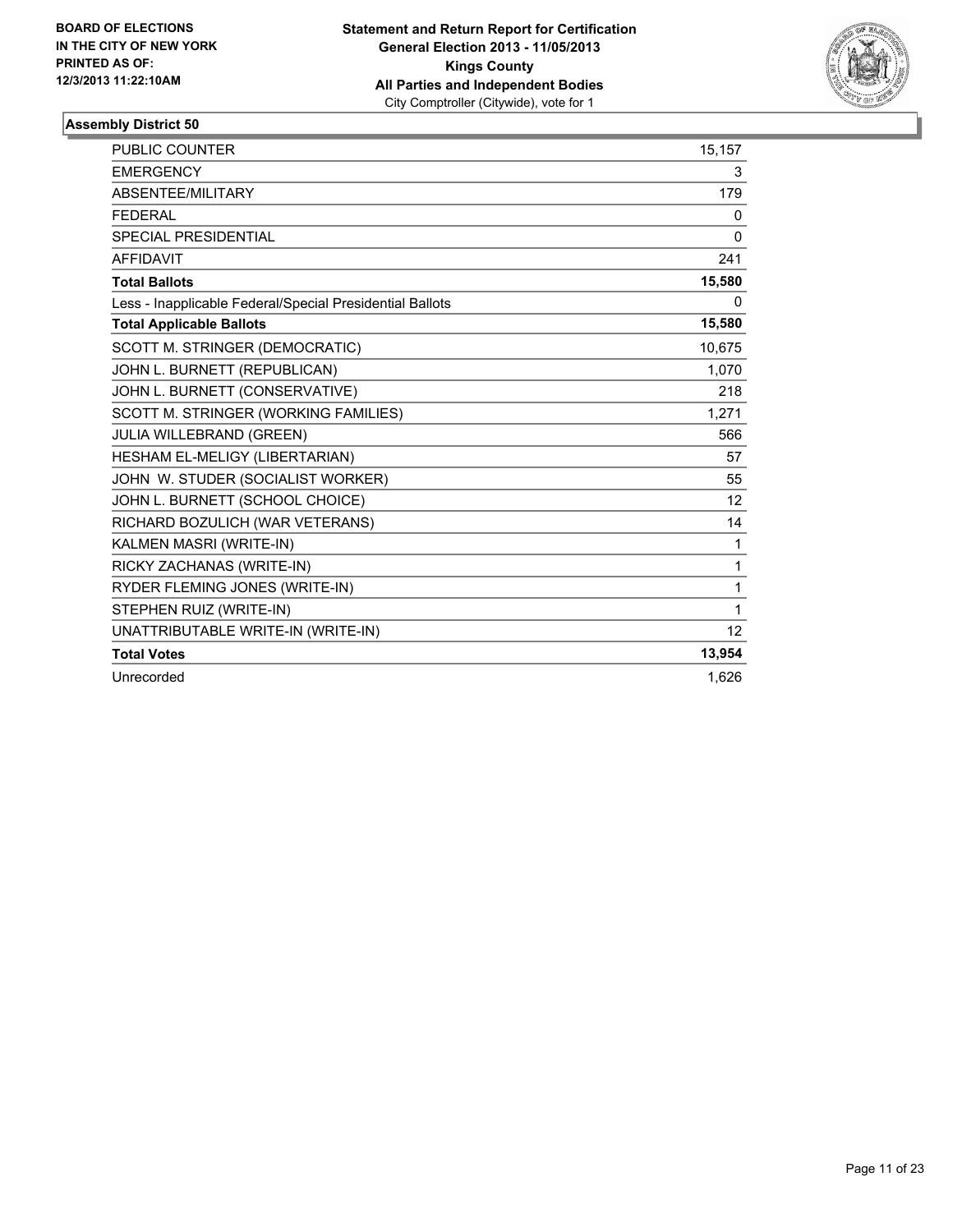

| <b>PUBLIC COUNTER</b>                                    | 10,963       |
|----------------------------------------------------------|--------------|
| <b>EMERGENCY</b>                                         | 1            |
| ABSENTEE/MILITARY                                        | 197          |
| <b>FEDERAL</b>                                           | 0            |
| <b>SPECIAL PRESIDENTIAL</b>                              | $\mathbf{0}$ |
| <b>AFFIDAVIT</b>                                         | 163          |
| <b>Total Ballots</b>                                     | 11,324       |
| Less - Inapplicable Federal/Special Presidential Ballots | 0            |
| <b>Total Applicable Ballots</b>                          | 11,324       |
| SCOTT M. STRINGER (DEMOCRATIC)                           | 7,486        |
| JOHN L. BURNETT (REPUBLICAN)                             | 1,024        |
| JOHN L. BURNETT (CONSERVATIVE)                           | 270          |
| SCOTT M. STRINGER (WORKING FAMILIES)                     | 1,027        |
| <b>JULIA WILLEBRAND (GREEN)</b>                          | 338          |
| HESHAM EL-MELIGY (LIBERTARIAN)                           | 166          |
| JOHN W. STUDER (SOCIALIST WORKER)                        | 39           |
| JOHN L. BURNETT (SCHOOL CHOICE)                          | 23           |
| RICHARD BOZULICH (WAR VETERANS)                          | 14           |
| ELIOT SPITZER (WRITE-IN)                                 | 3            |
| KELVIN LI (WRITE-IN)                                     | $\mathbf{1}$ |
| LESLIE GRUEN (WRITE-IN)                                  | $\mathbf{1}$ |
| MARIA IRIECHETA (WRITE-IN)                               | $\mathbf 1$  |
| SEAN MULLIN (WRITE-IN)                                   | 1            |
| UNATTRIBUTABLE WRITE-IN (WRITE-IN)                       | 3            |
| <b>Total Votes</b>                                       | 10,397       |
| Unrecorded                                               | 927          |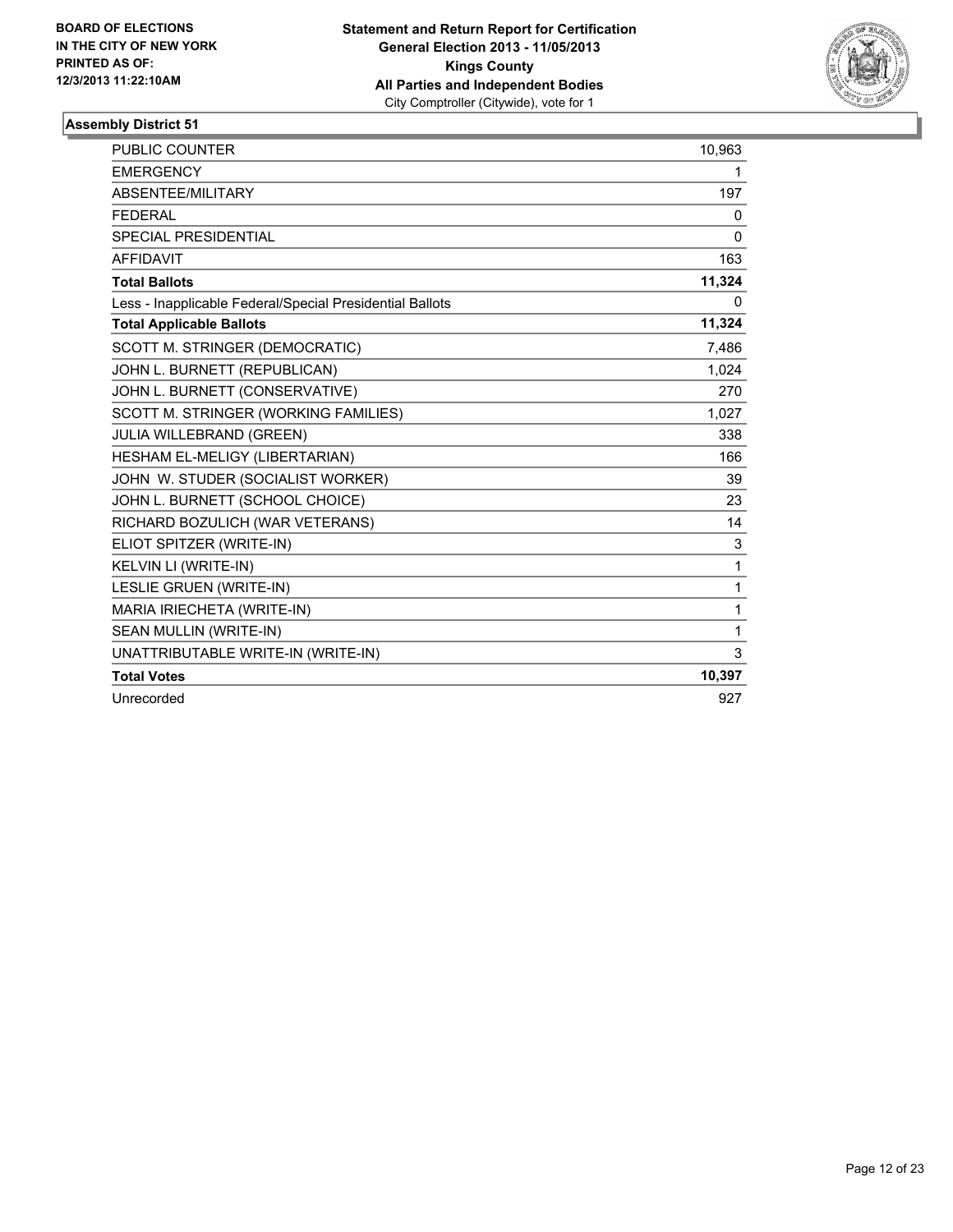

| <b>PUBLIC COUNTER</b>                                    | 28,638       |
|----------------------------------------------------------|--------------|
| <b>EMERGENCY</b>                                         | 1,017        |
| ABSENTEE/MILITARY                                        | 753          |
| <b>FEDERAL</b>                                           | 0            |
| SPECIAL PRESIDENTIAL                                     | 0            |
| <b>AFFIDAVIT</b>                                         | 376          |
| <b>Total Ballots</b>                                     | 30,784       |
| Less - Inapplicable Federal/Special Presidential Ballots | 0            |
| <b>Total Applicable Ballots</b>                          | 30,784       |
| SCOTT M. STRINGER (DEMOCRATIC)                           | 21,511       |
| JOHN L. BURNETT (REPUBLICAN)                             | 2,231        |
| JOHN L. BURNETT (CONSERVATIVE)                           | 382          |
| SCOTT M. STRINGER (WORKING FAMILIES)                     | 4,291        |
| <b>JULIA WILLEBRAND (GREEN)</b>                          | 937          |
| HESHAM EL-MELIGY (LIBERTARIAN)                           | 136          |
| JOHN W. STUDER (SOCIALIST WORKER)                        | 73           |
| JOHN L. BURNETT (SCHOOL CHOICE)                          | 31           |
| RICHARD BOZULICH (WAR VETERANS)                          | 11           |
| DAN LENMAN (WRITE-IN)                                    | 1            |
| DAN WILLIS (WRITE-IN)                                    | $\mathbf{1}$ |
| DAVID YASSHY (WRITE-IN)                                  | $\mathbf{1}$ |
| DAVID YASSKY (WRITE-IN)                                  | 1            |
| ELIOT SPITZER (WRITE-IN)                                 | 6            |
| EMILY BRADFORD (WRITE-IN)                                | 1            |
| HOWARD PHILLIPS (WRITE-IN)                               | 1            |
| <b>JAVICK DIXION (WRITE-IN)</b>                          | $\mathbf{1}$ |
| JAY RAIBOURN (WRITE-IN)                                  | $\mathbf{1}$ |
| KEN AWERNECK (WRITE-IN)                                  | $\mathbf{1}$ |
| LISA GRAY (WRITE-IN)                                     | 1            |
| RADHA DAID (WRITE-IN)                                    | 1            |
| TACT MEACOUSEY (WRITE-IN)                                | 1            |
| UNATTRIBUTABLE WRITE-IN (WRITE-IN)                       | $\mathbf 1$  |
| <b>Total Votes</b>                                       | 29,622       |
| Unrecorded                                               | 1,162        |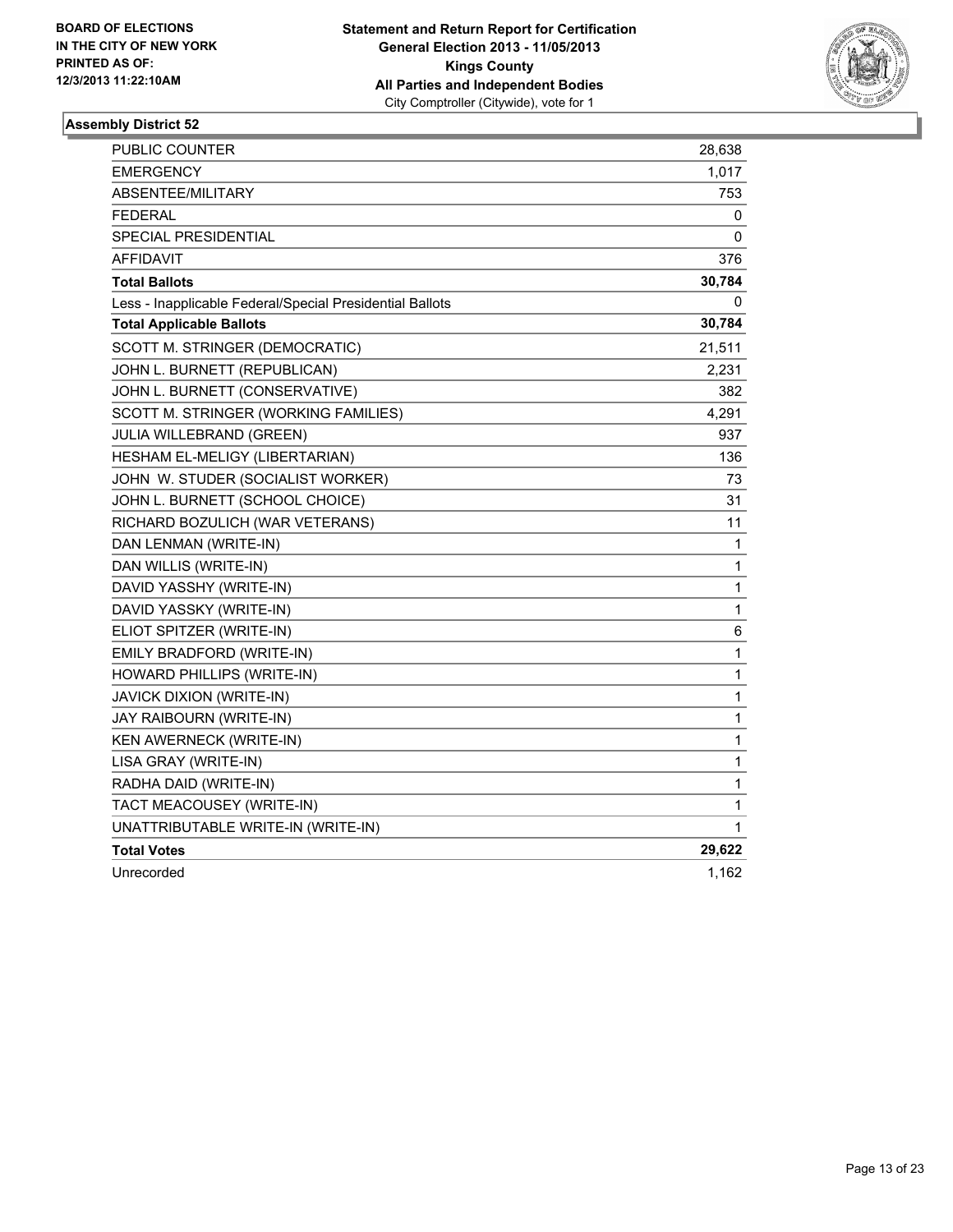

| PUBLIC COUNTER                                           | 12,315         |
|----------------------------------------------------------|----------------|
| <b>EMERGENCY</b>                                         | 53             |
| <b>ABSENTEE/MILITARY</b>                                 | 124            |
| <b>FFDFRAI</b>                                           | 0              |
| SPECIAL PRESIDENTIAL                                     | 0              |
| <b>AFFIDAVIT</b>                                         | 214            |
| <b>Total Ballots</b>                                     | 12,706         |
| Less - Inapplicable Federal/Special Presidential Ballots | 0              |
| <b>Total Applicable Ballots</b>                          | 12,706         |
| SCOTT M. STRINGER (DEMOCRATIC)                           | 9,454          |
| JOHN L. BURNETT (REPUBLICAN)                             | 503            |
| JOHN L. BURNETT (CONSERVATIVE)                           | 108            |
| SCOTT M. STRINGER (WORKING FAMILIES)                     | 733            |
| JULIA WILLEBRAND (GREEN)                                 | 380            |
| HESHAM EL-MELIGY (LIBERTARIAN)                           | 27             |
| JOHN W. STUDER (SOCIALIST WORKER)                        | 47             |
| JOHN L. BURNETT (SCHOOL CHOICE)                          | 9              |
| RICHARD BOZULICH (WAR VETERANS)                          | 9              |
| DARYL L JOHNSON (WRITE-IN)                               | 1              |
| ELIOT SPITZER (WRITE-IN)                                 | 3              |
| UNATTRIBUTABLE WRITE-IN (WRITE-IN)                       | $\overline{7}$ |
| <b>Total Votes</b>                                       | 11,281         |
| Unrecorded                                               | 1,425          |

| <b>PUBLIC COUNTER</b>                                    | 9,847  |
|----------------------------------------------------------|--------|
| <b>EMERGENCY</b>                                         | 16     |
| <b>ABSENTEE/MILITARY</b>                                 | 107    |
| <b>FFDFRAI</b>                                           | 0      |
| <b>SPECIAL PRESIDENTIAL</b>                              | 0      |
| <b>AFFIDAVIT</b>                                         | 190    |
| <b>Total Ballots</b>                                     | 10,160 |
| Less - Inapplicable Federal/Special Presidential Ballots | 0      |
| <b>Total Applicable Ballots</b>                          | 10,160 |
| SCOTT M. STRINGER (DEMOCRATIC)                           | 8,423  |
| JOHN L. BURNETT (REPUBLICAN)                             | 305    |
| JOHN L. BURNETT (CONSERVATIVE)                           | 66     |
| SCOTT M. STRINGER (WORKING FAMILIES)                     | 318    |
| JULIA WILLEBRAND (GREEN)                                 | 123    |
| HESHAM EL-MELIGY (LIBERTARIAN)                           | 76     |
| JOHN W. STUDER (SOCIALIST WORKER)                        | 17     |
| JOHN L. BURNETT (SCHOOL CHOICE)                          | 12     |
| RICHARD BOZULICH (WAR VETERANS)                          | 13     |
| UNATTRIBUTABLE WRITE-IN (WRITE-IN)                       | 2      |
| <b>Total Votes</b>                                       | 9,355  |
| Unrecorded                                               | 805    |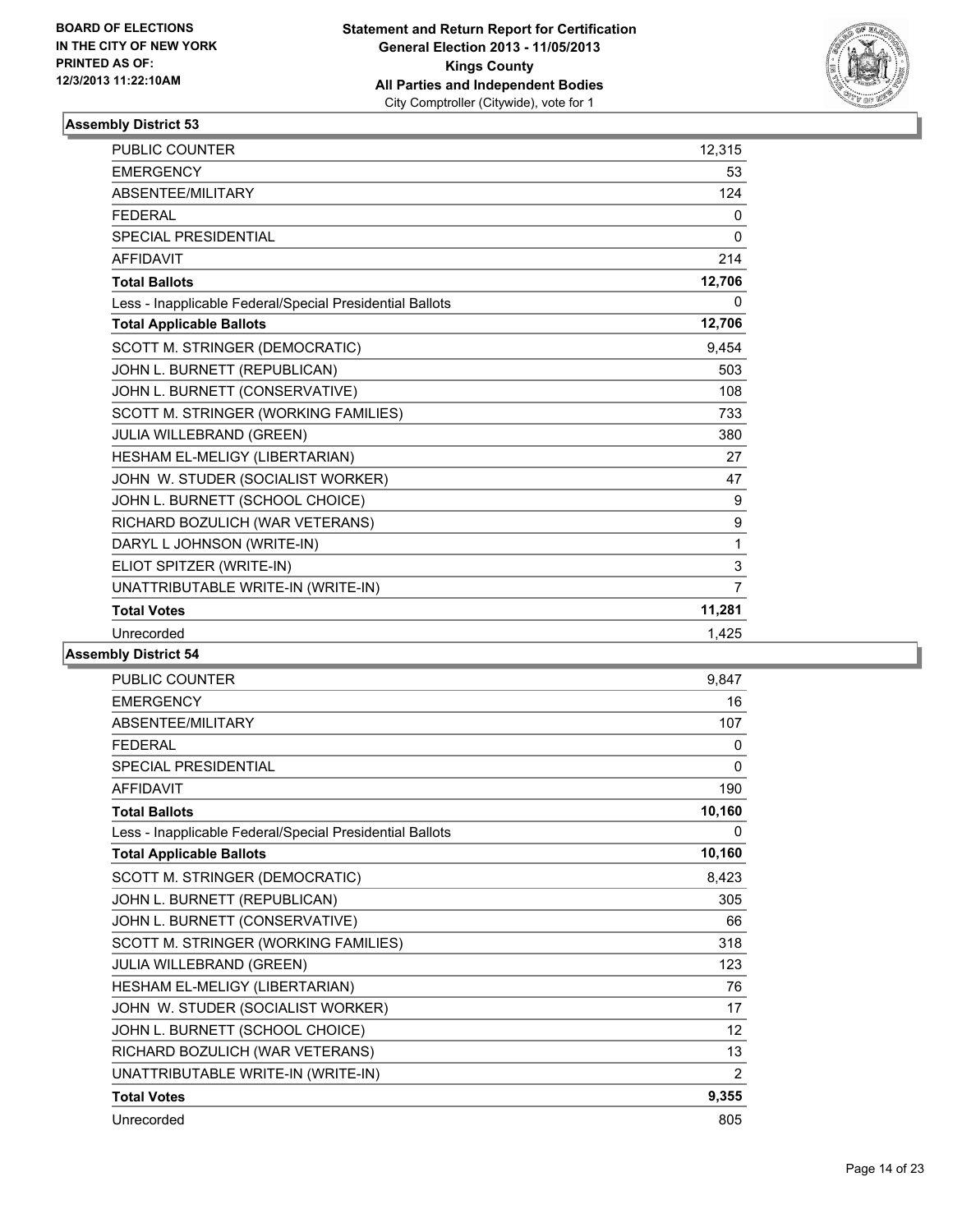

| <b>PUBLIC COUNTER</b>                                    | 13,948         |
|----------------------------------------------------------|----------------|
| <b>EMERGENCY</b>                                         | $\overline{2}$ |
| ABSENTEE/MILITARY                                        | 192            |
| <b>FEDERAL</b>                                           | 0              |
| <b>SPECIAL PRESIDENTIAL</b>                              | $\mathbf{0}$   |
| <b>AFFIDAVIT</b>                                         | 235            |
| <b>Total Ballots</b>                                     | 14,377         |
| Less - Inapplicable Federal/Special Presidential Ballots | 0              |
| <b>Total Applicable Ballots</b>                          | 14,377         |
| SCOTT M. STRINGER (DEMOCRATIC)                           | 12,611         |
| JOHN L. BURNETT (REPUBLICAN)                             | 214            |
| JOHN L. BURNETT (CONSERVATIVE)                           | 49             |
| SCOTT M. STRINGER (WORKING FAMILIES)                     | 344            |
| JULIA WILLEBRAND (GREEN)                                 | 96             |
| HESHAM EL-MELIGY (LIBERTARIAN)                           | 25             |
| JOHN W. STUDER (SOCIALIST WORKER)                        | 20             |
| JOHN L. BURNETT (SCHOOL CHOICE)                          | 10             |
| RICHARD BOZULICH (WAR VETERANS)                          | 6              |
| AARON MARTIN (WRITE-IN)                                  | 1              |
| ELIOT SPITZER (WRITE-IN)                                 | 1              |
| <b>Total Votes</b>                                       | 13,377         |
| Unrecorded                                               | 1,000          |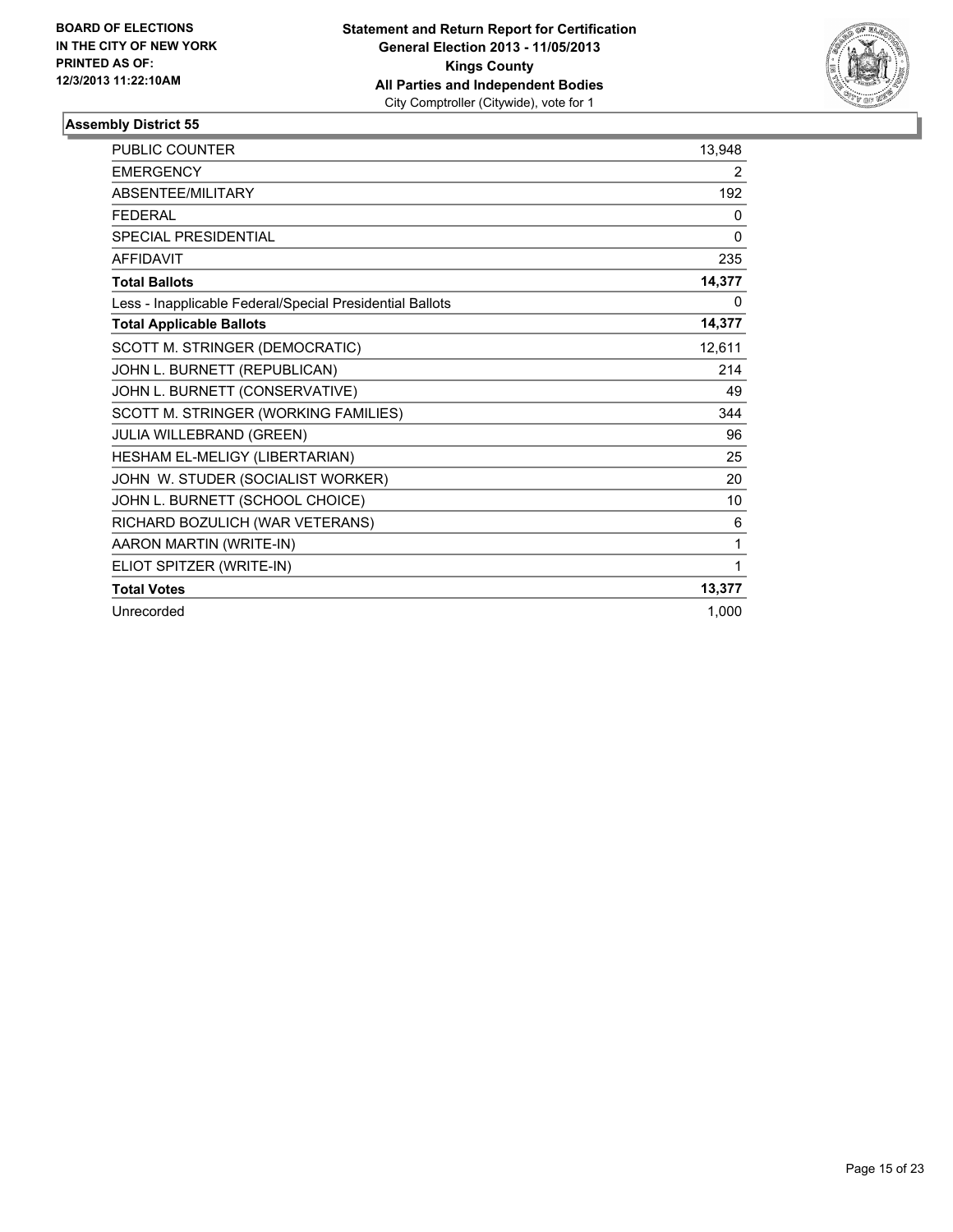

| <b>PUBLIC COUNTER</b>                                    | 17.641   |
|----------------------------------------------------------|----------|
| <b>EMERGENCY</b>                                         | 30       |
| ABSENTEE/MILITARY                                        | 223      |
| <b>FEDERAL</b>                                           | 0        |
| SPECIAL PRESIDENTIAL                                     | $\Omega$ |
| <b>AFFIDAVIT</b>                                         | 263      |
| <b>Total Ballots</b>                                     | 18,157   |
| Less - Inapplicable Federal/Special Presidential Ballots | 0        |
| <b>Total Applicable Ballots</b>                          | 18,157   |
| SCOTT M. STRINGER (DEMOCRATIC)                           | 15.524   |
| JOHN L. BURNETT (REPUBLICAN)                             | 308      |
| JOHN L. BURNETT (CONSERVATIVE)                           | 86       |
| SCOTT M. STRINGER (WORKING FAMILIES)                     | 765      |
| <b>JULIA WILLEBRAND (GREEN)</b>                          | 283      |
| HESHAM EL-MELIGY (LIBERTARIAN)                           | 38       |
| JOHN W. STUDER (SOCIALIST WORKER)                        | 30       |
| JOHN L. BURNETT (SCHOOL CHOICE)                          | 21       |
| RICHARD BOZULICH (WAR VETERANS)                          | 8        |
| ANTHONY FISCHER (WRITE-IN)                               | 1        |
| ELIOT SPITZER (WRITE-IN)                                 | 1        |
| LIZ LOW (WRITE-IN)                                       | 1        |
| UNATTRIBUTABLE WRITE-IN (WRITE-IN)                       | 1        |
| <b>Total Votes</b>                                       | 17,067   |
| Unrecorded                                               | 1.090    |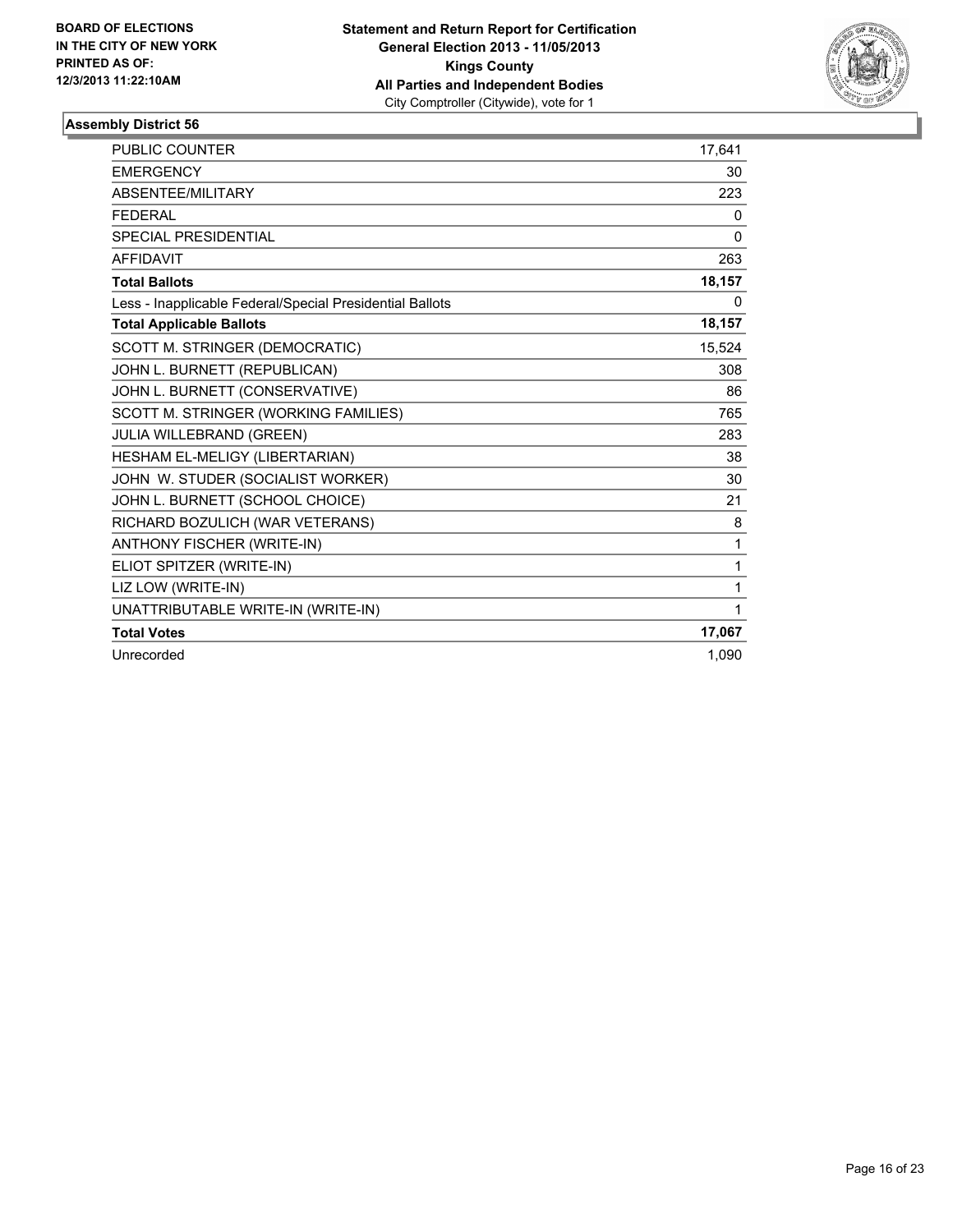

| PUBLIC COUNTER                                           | 24,525       |
|----------------------------------------------------------|--------------|
| <b>EMERGENCY</b>                                         | 122          |
| ABSENTEE/MILITARY                                        | 573          |
| <b>FEDERAL</b>                                           | 0            |
| <b>SPECIAL PRESIDENTIAL</b>                              | $\mathbf{0}$ |
| <b>AFFIDAVIT</b>                                         | 410          |
| <b>Total Ballots</b>                                     | 25,630       |
| Less - Inapplicable Federal/Special Presidential Ballots | 0            |
| <b>Total Applicable Ballots</b>                          | 25,630       |
| SCOTT M. STRINGER (DEMOCRATIC)                           | 20,029       |
| JOHN L. BURNETT (REPUBLICAN)                             | 650          |
| JOHN L. BURNETT (CONSERVATIVE)                           | 102          |
| SCOTT M. STRINGER (WORKING FAMILIES)                     | 2,620        |
| <b>JULIA WILLEBRAND (GREEN)</b>                          | 696          |
| HESHAM EL-MELIGY (LIBERTARIAN)                           | 99           |
| JOHN W. STUDER (SOCIALIST WORKER)                        | 70           |
| JOHN L. BURNETT (SCHOOL CHOICE)                          | 17           |
| RICHARD BOZULICH (WAR VETERANS)                          | 13           |
| <b>BARBARA TURK (WRITE-IN)</b>                           | $\mathbf{1}$ |
| CHRIS WADE (WRITE-IN)                                    | 1            |
| ELIOT SPITZER (WRITE-IN)                                 | 8            |
| SOLOMON NORTHUP (WRITE-IN)                               | $\mathbf 1$  |
| SUSAN R TUCKER (WRITE-IN)                                | $\mathbf{1}$ |
| UNATTRIBUTABLE WRITE-IN (WRITE-IN)                       | 6            |
| <b>Total Votes</b>                                       | 24,314       |
| Unrecorded                                               | 1,316        |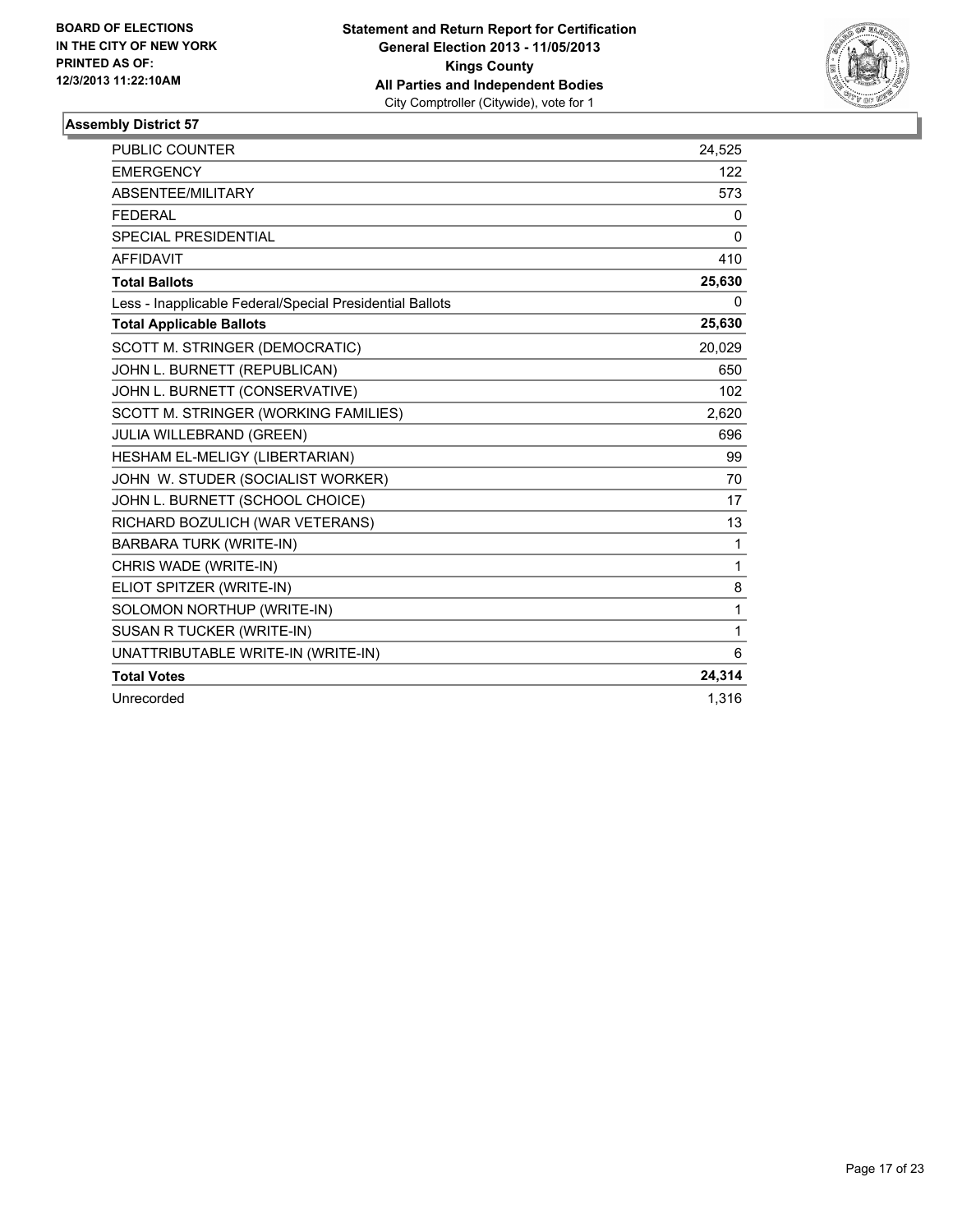

| <b>PUBLIC COUNTER</b>                                    | 19,411   |
|----------------------------------------------------------|----------|
| <b>EMERGENCY</b>                                         | 1        |
| <b>ABSENTEE/MILITARY</b>                                 | 359      |
| <b>FEDERAL</b>                                           | 0        |
| <b>SPECIAL PRESIDENTIAL</b>                              | $\Omega$ |
| <b>AFFIDAVIT</b>                                         | 287      |
| <b>Total Ballots</b>                                     | 20,058   |
| Less - Inapplicable Federal/Special Presidential Ballots | 0        |
| <b>Total Applicable Ballots</b>                          | 20,058   |
| SCOTT M. STRINGER (DEMOCRATIC)                           | 18,283   |
| JOHN L. BURNETT (REPUBLICAN)                             | 309      |
| JOHN L. BURNETT (CONSERVATIVE)                           | 61       |
| SCOTT M. STRINGER (WORKING FAMILIES)                     | 371      |
| JULIA WILLEBRAND (GREEN)                                 | 83       |
| HESHAM EL-MELIGY (LIBERTARIAN)                           | 17       |
| JOHN W. STUDER (SOCIALIST WORKER)                        | 6        |
| JOHN L. BURNETT (SCHOOL CHOICE)                          | 10       |
| RICHARD BOZULICH (WAR VETERANS)                          | 4        |
| <b>KEYODE PILGRIM (WRITE-IN)</b>                         | 1        |
| SEAN CARTER (WRITE-IN)                                   | 1        |
| UNATTRIBUTABLE WRITE-IN (WRITE-IN)                       | 3        |
| <b>Total Votes</b>                                       | 19,149   |
| Unrecorded                                               | 909      |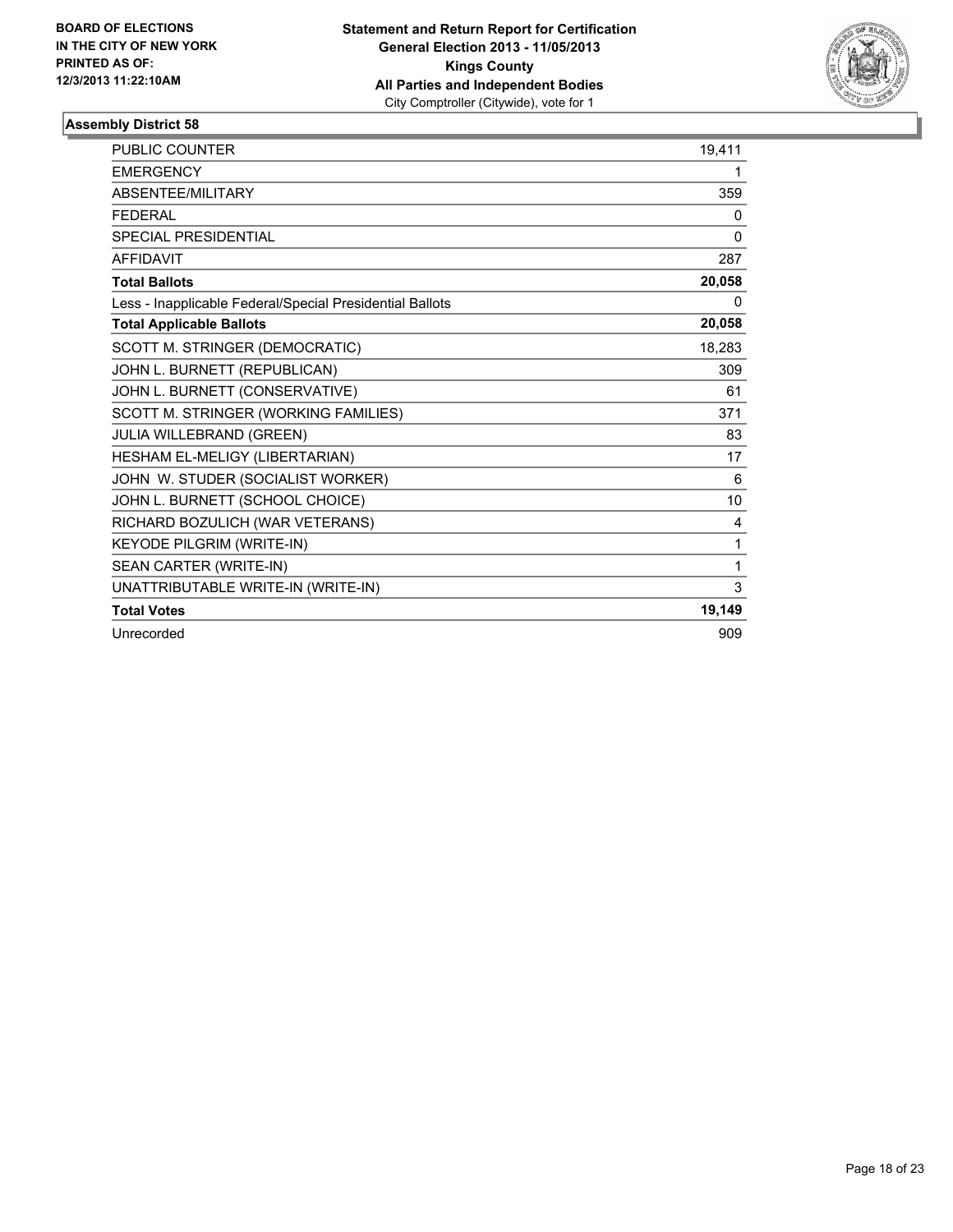

| <b>PUBLIC COUNTER</b>                                    | 19,786       |
|----------------------------------------------------------|--------------|
| <b>EMERGENCY</b>                                         | 3            |
| <b>ABSENTEE/MILITARY</b>                                 | 339          |
| <b>FEDERAL</b>                                           | 0            |
| <b>SPECIAL PRESIDENTIAL</b>                              | 0            |
| <b>AFFIDAVIT</b>                                         | 250          |
| <b>Total Ballots</b>                                     | 20,378       |
| Less - Inapplicable Federal/Special Presidential Ballots | 0            |
| <b>Total Applicable Ballots</b>                          | 20,378       |
| SCOTT M. STRINGER (DEMOCRATIC)                           | 15,440       |
| JOHN L. BURNETT (REPUBLICAN)                             | 2,421        |
| JOHN L. BURNETT (CONSERVATIVE)                           | 661          |
| SCOTT M. STRINGER (WORKING FAMILIES)                     | 457          |
| JULIA WILLEBRAND (GREEN)                                 | 146          |
| HESHAM EL-MELIGY (LIBERTARIAN)                           | 44           |
| JOHN W. STUDER (SOCIALIST WORKER)                        | 18           |
| JOHN L. BURNETT (SCHOOL CHOICE)                          | 15           |
| RICHARD BOZULICH (WAR VETERANS)                          | 18           |
| BILL THOMPSON (WRITE-IN)                                 | 1            |
| DANIEL O'DONOVAN (WRITE-IN)                              | $\mathbf{1}$ |
| ELIOT SPITZER (WRITE-IN)                                 | 2            |
| UNATTRIBUTABLE WRITE-IN (WRITE-IN)                       | 2            |
| <b>Total Votes</b>                                       | 19,226       |
| Unrecorded                                               | 1,152        |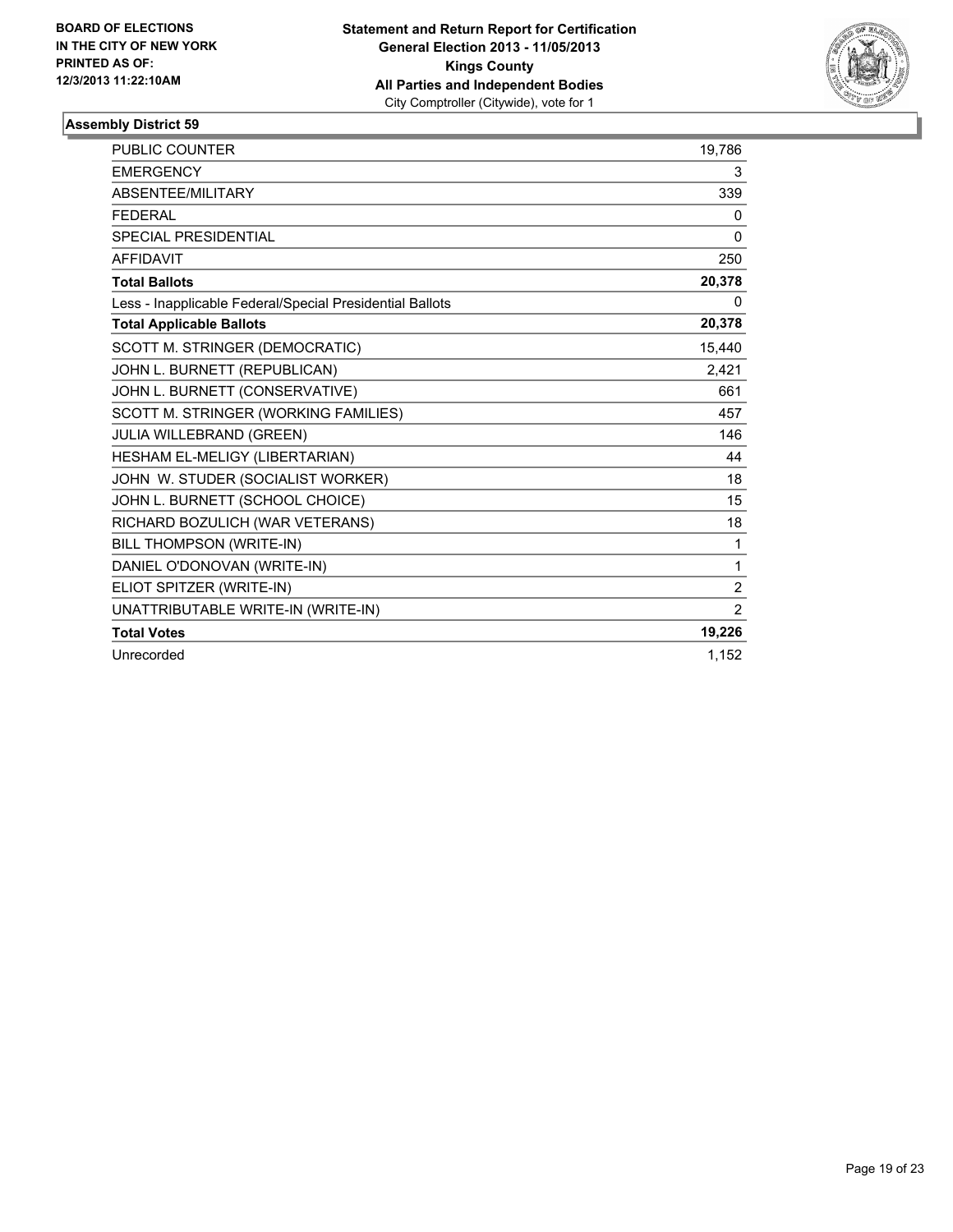

| PUBLIC COUNTER                                           | 16,891       |
|----------------------------------------------------------|--------------|
| <b>EMERGENCY</b>                                         | 11           |
| <b>ABSENTEE/MILITARY</b>                                 | 159          |
| <b>FFDFRAI</b>                                           | 0            |
| <b>SPECIAL PRESIDENTIAL</b>                              | 0            |
| <b>AFFIDAVIT</b>                                         | 253          |
| <b>Total Ballots</b>                                     | 17,314       |
| Less - Inapplicable Federal/Special Presidential Ballots | 0            |
| <b>Total Applicable Ballots</b>                          | 17,314       |
| SCOTT M. STRINGER (DEMOCRATIC)                           | 15,063       |
| JOHN L. BURNETT (REPUBLICAN)                             | 358          |
| JOHN L. BURNETT (CONSERVATIVE)                           | 60           |
| SCOTT M. STRINGER (WORKING FAMILIES)                     | 384          |
| JULIA WILLEBRAND (GREEN)                                 | 99           |
| HESHAM EL-MELIGY (LIBERTARIAN)                           | 57           |
| JOHN W. STUDER (SOCIALIST WORKER)                        | 11           |
| JOHN L. BURNETT (SCHOOL CHOICE)                          | 2            |
| RICHARD BOZULICH (WAR VETERANS)                          | 9            |
| ELIOT SPITZER (WRITE-IN)                                 | 1            |
| PAMELA BROADNAX (WRITE-IN)                               | $\mathbf{1}$ |
| UNATTRIBUTABLE WRITE-IN (WRITE-IN)                       | 7            |
| <b>Total Votes</b>                                       | 16,052       |
| Unrecorded                                               | 1,262        |

| <b>PUBLIC COUNTER</b>                                    | 4,721 |
|----------------------------------------------------------|-------|
| <b>EMERGENCY</b>                                         | 0     |
| ABSENTEE/MILITARY                                        | 118   |
| <b>FFDFRAL</b>                                           | 0     |
| SPECIAL PRESIDENTIAL                                     | 0     |
| <b>AFFIDAVIT</b>                                         | 56    |
| <b>Total Ballots</b>                                     | 4,895 |
| Less - Inapplicable Federal/Special Presidential Ballots | 0     |
| <b>Total Applicable Ballots</b>                          | 4,895 |
| SCOTT M. STRINGER (DEMOCRATIC)                           | 2,435 |
| JOHN L. BURNETT (REPUBLICAN)                             | 1,256 |
| JOHN L. BURNETT (CONSERVATIVE)                           | 425   |
| SCOTT M. STRINGER (WORKING FAMILIES)                     | 243   |
| JULIA WILLEBRAND (GREEN)                                 | 142   |
| HESHAM EL-MELIGY (LIBERTARIAN)                           | 98    |
| JOHN W. STUDER (SOCIALIST WORKER)                        | 14    |
| JOHN L. BURNETT (SCHOOL CHOICE)                          | 4     |
| RICHARD BOZULICH (WAR VETERANS)                          | 7     |
| LORETTA HOLMES (WRITE-IN)                                | 2     |
| <b>Total Votes</b>                                       | 4,626 |
| Unrecorded                                               | 269   |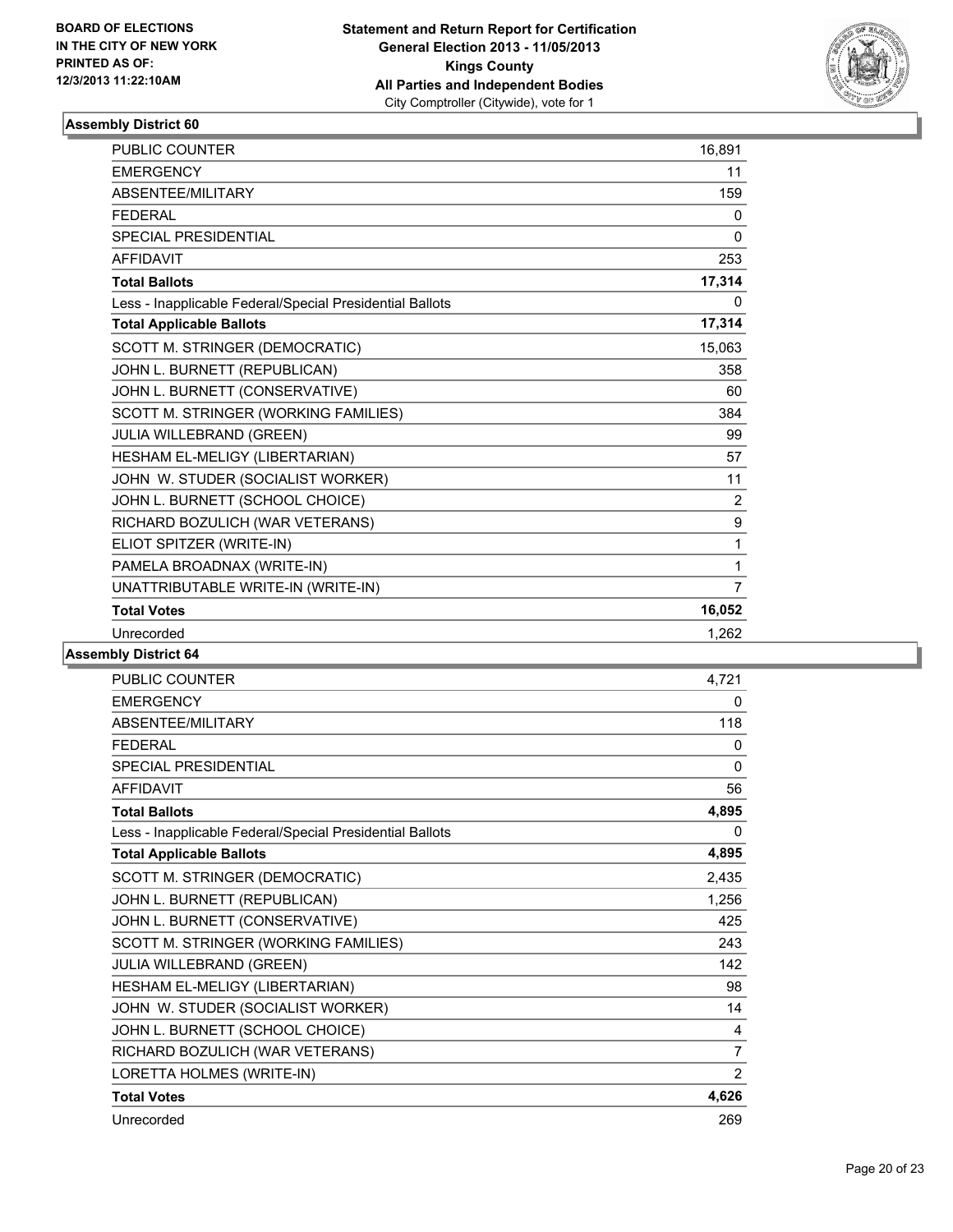

**Total for City Comptroller (Citywide) - Kings County**

| PUBLIC COUNTER                                           | 332,720        |
|----------------------------------------------------------|----------------|
| <b>EMERGENCY</b>                                         | 1,353          |
| ABSENTEE/MILITARY                                        | 6,865          |
| <b>FEDERAL</b>                                           | 0              |
| SPECIAL PRESIDENTIAL                                     | 0              |
| <b>AFFIDAVIT</b>                                         | 4,660          |
| <b>Total Ballots</b>                                     | 345,598        |
| Less - Inapplicable Federal/Special Presidential Ballots | 0              |
| <b>Total Applicable Ballots</b>                          | 345,598        |
| SCOTT M. STRINGER (DEMOCRATIC)                           | 246,808        |
| JOHN L. BURNETT (REPUBLICAN)                             | 34,387         |
| JOHN L. BURNETT (CONSERVATIVE)                           | 7,915          |
| SCOTT M. STRINGER (WORKING FAMILIES)                     | 20,126         |
| JULIA WILLEBRAND (GREEN)                                 | 6,298          |
| HESHAM EL-MELIGY (LIBERTARIAN)                           | 1,838          |
| JOHN W. STUDER (SOCIALIST WORKER)                        | 705            |
| JOHN L. BURNETT (SCHOOL CHOICE)                          | 330            |
| RICHARD BOZULICH (WAR VETERANS)                          | 308            |
| AARON MARTIN (WRITE-IN)                                  | 1              |
| ALTER LIEBER (WRITE-IN)                                  | 1              |
| ANDREW BERMAN (WRITE-IN)                                 | 1              |
| ANDREW CUOMO (WRITE-IN)                                  | 1              |
| ANTHONY FISCHER (WRITE-IN)                               | 1              |
| AURAHAM ZEIDMAN (WRITE-IN)                               | 1              |
| <b>BARBARA TURK (WRITE-IN)</b>                           | 1              |
| BILL THOMPSON (WRITE-IN)                                 | 1              |
| BRIAN HALIN (WRITE-IN)                                   | 1              |
| CAL BOGUN (WRITE-IN)                                     | 1              |
| CARA B ALPERIA (WRITE-IN)                                | 1              |
| CHAD HAMITON (WRITE-IN)                                  | 1              |
| CHRIS WADE (WRITE-IN)                                    | 1              |
| DAN BONANNO (WRITE-IN)                                   | $\overline{2}$ |
| DAN LENMAN (WRITE-IN)                                    | 1              |
| DAN WILLIS (WRITE-IN)                                    | 1              |
| DANIEL ESCUADRON (WRITE-IN)                              | 1              |
| DANIEL O'DONOVAN (WRITE-IN)                              | 1              |
| DANIEL SQUADRON (WRITE-IN)                               | 1              |
| DARYL L JOHNSON (WRITE-IN)                               | 1              |
| DAVID G GREENFIELD (WRITE-IN)                            | 2              |
| DAVID YASSHY (WRITE-IN)                                  | 1              |
| DAVID YASSKY (WRITE-IN)                                  | 1              |
| DOMINIC RECCHIA (WRITE-IN)                               | 1              |
| ELIOT SPITZER (WRITE-IN)                                 | 36             |
| ELIOTT SPITZER (WRITE-IN)                                | 1              |
| EMILY BRADFORD (WRITE-IN)                                | 2              |
| ERIC L ADAMS (WRITE-IN)                                  | 1              |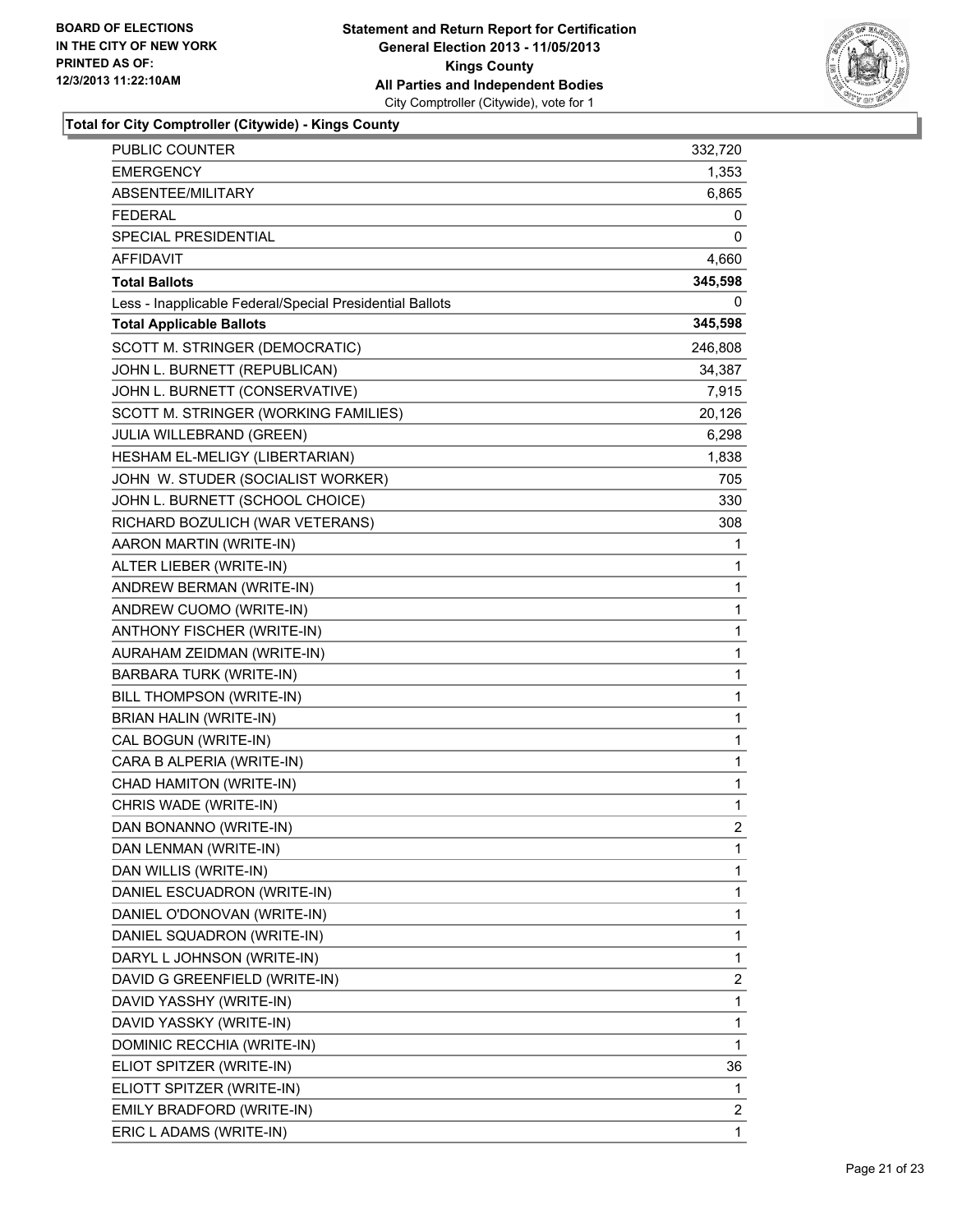

**Total for City Comptroller (Citywide) - Kings County**

| <b>GERTH ALGER (WRITE-IN)</b><br>HILLEL ELY (WRITE-IN)<br>HOWARD PHILLIPS (WRITE-IN)<br>JAVICK DIXION (WRITE-IN)<br>JAY RAIBOURN (WRITE-IN)<br>JDIN LIU (WRITE-IN)<br>JEFF SMITH (WRITE-IN)<br>JIMMY MCMILLAN (WRITE-IN)<br>JOHM LIU (WRITE-IN)<br>JOHN L BURHET (WRITE-IN)<br>JOHN SMITH (WRITE-IN)<br>KALMEN MASRI (WRITE-IN)<br>KELVIN LI (WRITE-IN)<br>KEN AWERNECK (WRITE-IN)<br><b>KEYODE PILGRIM (WRITE-IN)</b><br>LESLIE GRUEN (WRITE-IN)<br>LISA GRAY (WRITE-IN)<br>LIZ LOW (WRITE-IN)<br>LORETTA HOLMES (WRITE-IN)<br>MARIA IRIECHETA (WRITE-IN)<br><b>MERYL GLICKSON (WRITE-IN)</b><br>MIDORI VALDIVIA (WRITE-IN)<br>MOSHE MORIWITZ (WRITE-IN)<br>MS ROSENBERG (WRITE-IN)<br>NOACH DEAR (WRITE-IN)<br>PAMELA BROADNAX (WRITE-IN)<br>PAUL DAWN (WRITE-IN) | 1<br>1<br>1<br>1<br>1<br>1<br>1<br>1<br>1 |
|---------------------------------------------------------------------------------------------------------------------------------------------------------------------------------------------------------------------------------------------------------------------------------------------------------------------------------------------------------------------------------------------------------------------------------------------------------------------------------------------------------------------------------------------------------------------------------------------------------------------------------------------------------------------------------------------------------------------------------------------------------------------|-------------------------------------------|
|                                                                                                                                                                                                                                                                                                                                                                                                                                                                                                                                                                                                                                                                                                                                                                     |                                           |
|                                                                                                                                                                                                                                                                                                                                                                                                                                                                                                                                                                                                                                                                                                                                                                     |                                           |
|                                                                                                                                                                                                                                                                                                                                                                                                                                                                                                                                                                                                                                                                                                                                                                     |                                           |
|                                                                                                                                                                                                                                                                                                                                                                                                                                                                                                                                                                                                                                                                                                                                                                     |                                           |
|                                                                                                                                                                                                                                                                                                                                                                                                                                                                                                                                                                                                                                                                                                                                                                     |                                           |
|                                                                                                                                                                                                                                                                                                                                                                                                                                                                                                                                                                                                                                                                                                                                                                     |                                           |
|                                                                                                                                                                                                                                                                                                                                                                                                                                                                                                                                                                                                                                                                                                                                                                     |                                           |
|                                                                                                                                                                                                                                                                                                                                                                                                                                                                                                                                                                                                                                                                                                                                                                     |                                           |
|                                                                                                                                                                                                                                                                                                                                                                                                                                                                                                                                                                                                                                                                                                                                                                     |                                           |
|                                                                                                                                                                                                                                                                                                                                                                                                                                                                                                                                                                                                                                                                                                                                                                     | 1                                         |
|                                                                                                                                                                                                                                                                                                                                                                                                                                                                                                                                                                                                                                                                                                                                                                     | 1                                         |
|                                                                                                                                                                                                                                                                                                                                                                                                                                                                                                                                                                                                                                                                                                                                                                     | 1                                         |
|                                                                                                                                                                                                                                                                                                                                                                                                                                                                                                                                                                                                                                                                                                                                                                     | 1                                         |
|                                                                                                                                                                                                                                                                                                                                                                                                                                                                                                                                                                                                                                                                                                                                                                     | 1                                         |
|                                                                                                                                                                                                                                                                                                                                                                                                                                                                                                                                                                                                                                                                                                                                                                     | 1                                         |
|                                                                                                                                                                                                                                                                                                                                                                                                                                                                                                                                                                                                                                                                                                                                                                     | 1                                         |
|                                                                                                                                                                                                                                                                                                                                                                                                                                                                                                                                                                                                                                                                                                                                                                     | 1                                         |
|                                                                                                                                                                                                                                                                                                                                                                                                                                                                                                                                                                                                                                                                                                                                                                     | 1                                         |
|                                                                                                                                                                                                                                                                                                                                                                                                                                                                                                                                                                                                                                                                                                                                                                     | $\overline{c}$                            |
|                                                                                                                                                                                                                                                                                                                                                                                                                                                                                                                                                                                                                                                                                                                                                                     | 1                                         |
|                                                                                                                                                                                                                                                                                                                                                                                                                                                                                                                                                                                                                                                                                                                                                                     | 1                                         |
|                                                                                                                                                                                                                                                                                                                                                                                                                                                                                                                                                                                                                                                                                                                                                                     | 1                                         |
|                                                                                                                                                                                                                                                                                                                                                                                                                                                                                                                                                                                                                                                                                                                                                                     | 1                                         |
|                                                                                                                                                                                                                                                                                                                                                                                                                                                                                                                                                                                                                                                                                                                                                                     | 1                                         |
|                                                                                                                                                                                                                                                                                                                                                                                                                                                                                                                                                                                                                                                                                                                                                                     | 1                                         |
|                                                                                                                                                                                                                                                                                                                                                                                                                                                                                                                                                                                                                                                                                                                                                                     | 1                                         |
|                                                                                                                                                                                                                                                                                                                                                                                                                                                                                                                                                                                                                                                                                                                                                                     | 1                                         |
| PAUL POLIZZI (WRITE-IN)                                                                                                                                                                                                                                                                                                                                                                                                                                                                                                                                                                                                                                                                                                                                             | 1                                         |
| PETER WONG (WRITE-IN)                                                                                                                                                                                                                                                                                                                                                                                                                                                                                                                                                                                                                                                                                                                                               | 1                                         |
| PHILIP WACHS (WRITE-IN)                                                                                                                                                                                                                                                                                                                                                                                                                                                                                                                                                                                                                                                                                                                                             | 1                                         |
| RABBI IVERSKY (WRITE-IN)                                                                                                                                                                                                                                                                                                                                                                                                                                                                                                                                                                                                                                                                                                                                            | 1                                         |
| RADHA DAID (WRITE-IN)                                                                                                                                                                                                                                                                                                                                                                                                                                                                                                                                                                                                                                                                                                                                               | 1                                         |
| RAMAMEY GRAHAM (WRITE-IN)                                                                                                                                                                                                                                                                                                                                                                                                                                                                                                                                                                                                                                                                                                                                           | 1                                         |
| RICKY ZACHANAS (WRITE-IN)                                                                                                                                                                                                                                                                                                                                                                                                                                                                                                                                                                                                                                                                                                                                           | 1                                         |
| RIKKI KOHEN (WRITE-IN)                                                                                                                                                                                                                                                                                                                                                                                                                                                                                                                                                                                                                                                                                                                                              | 1                                         |
| ROSE ACKMAN (WRITE-IN)                                                                                                                                                                                                                                                                                                                                                                                                                                                                                                                                                                                                                                                                                                                                              | 1                                         |
| RYDER FLEMING JONES (WRITE-IN)                                                                                                                                                                                                                                                                                                                                                                                                                                                                                                                                                                                                                                                                                                                                      | 1                                         |
| SCOTT M. SORINGAL (WRITE-IN)                                                                                                                                                                                                                                                                                                                                                                                                                                                                                                                                                                                                                                                                                                                                        | 1                                         |
| SEAN CARTER (WRITE-IN)                                                                                                                                                                                                                                                                                                                                                                                                                                                                                                                                                                                                                                                                                                                                              | 1                                         |
| SEAN MULLIN (WRITE-IN)                                                                                                                                                                                                                                                                                                                                                                                                                                                                                                                                                                                                                                                                                                                                              | 1                                         |
| SIFER ASEPH (WRITE-IN)                                                                                                                                                                                                                                                                                                                                                                                                                                                                                                                                                                                                                                                                                                                                              | 1                                         |
| SOLOMON NORTHUP (WRITE-IN)                                                                                                                                                                                                                                                                                                                                                                                                                                                                                                                                                                                                                                                                                                                                          | 1                                         |
| STEPHEN RUIZ (WRITE-IN)                                                                                                                                                                                                                                                                                                                                                                                                                                                                                                                                                                                                                                                                                                                                             | 1                                         |
| SUSAN R TUCKER (WRITE-IN)                                                                                                                                                                                                                                                                                                                                                                                                                                                                                                                                                                                                                                                                                                                                           | 1                                         |
| TACT MEACOUSEY (WRITE-IN)                                                                                                                                                                                                                                                                                                                                                                                                                                                                                                                                                                                                                                                                                                                                           | 1                                         |
| TOGAH VALUES (WRITE-IN)                                                                                                                                                                                                                                                                                                                                                                                                                                                                                                                                                                                                                                                                                                                                             | 1                                         |